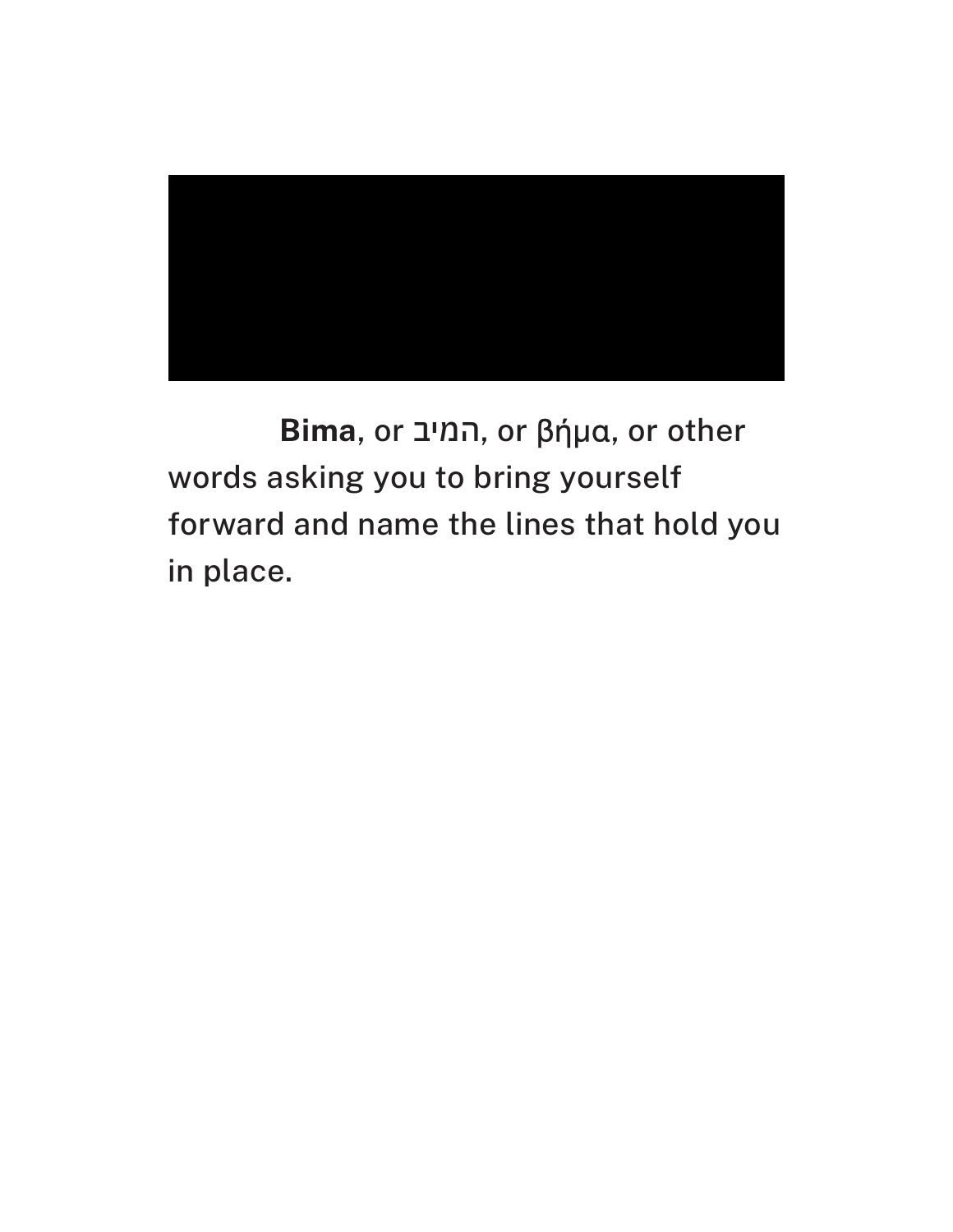They looked forever at me, at you. His gaze broke through and I could feel that they were looking at us. She turned to me, and I told them that I cannot answer again. It is not that I am in the world, or with the world, or otherwise **of the world.** It is that I have held myself **to the world.** I asked you to hold yourself **in the world.** I begged that you stay and step towards the world. I hold you as I hold myself. I forgot, I forgave.

Held to the stage by the binds that create the conditions for ourselves. You are me, are her, are them, are him, are we, are us. Held up upon the stage and invited to speak—I heard you, and you stay with me. Here in the world, of the world, on the world, to the world. **I am given over.** Bima, or, or, or, or in other words: asked you to bring yourself forward and named the lines that held (hold) you in place.

I asked you, when we saw her again, what did you mean by ἐπὶ τὸ βῆμα ἀναβαίνω, or what did you mean by entering the space of public life, or what did you mean to step forward and onto a raised tribune, a platform, a stage? Bima, or a step onto, or, or, or in other words: asked you to bring yourself forward and named the lines that held (hold) you in place.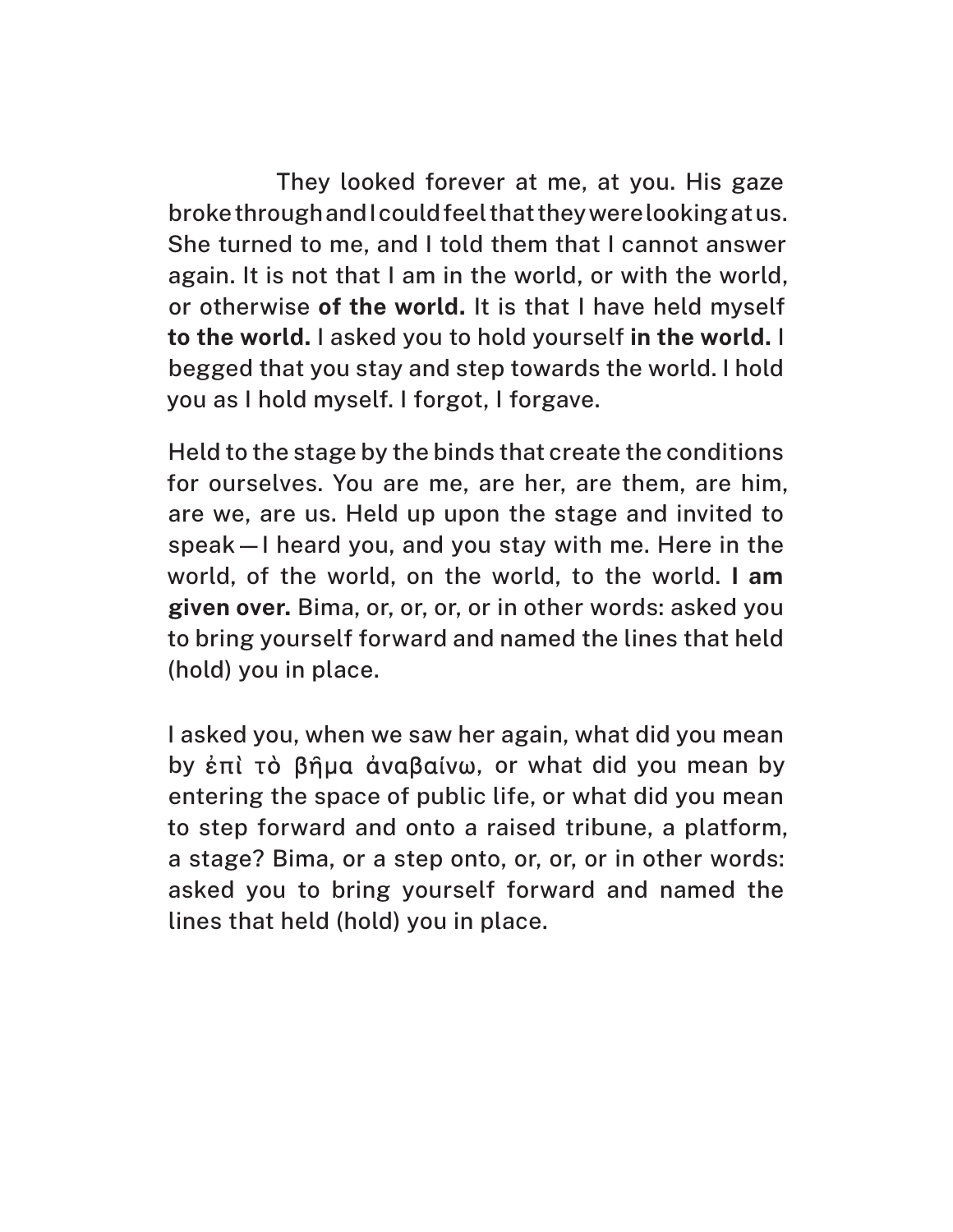

"In a synagogue, as in the house of worship of other cults, the rules of worship required that the prayers of the faithful be directed towards the East; hence, the Ark was invariably placed against the east wall. **The rules with regard to the place of the bima were less definite.** Certainly, it had to allow the speaker to dominate his audience. As a result, in the synagogues of Germany, Bohemia and Poland, the bima was placed in the center of the room.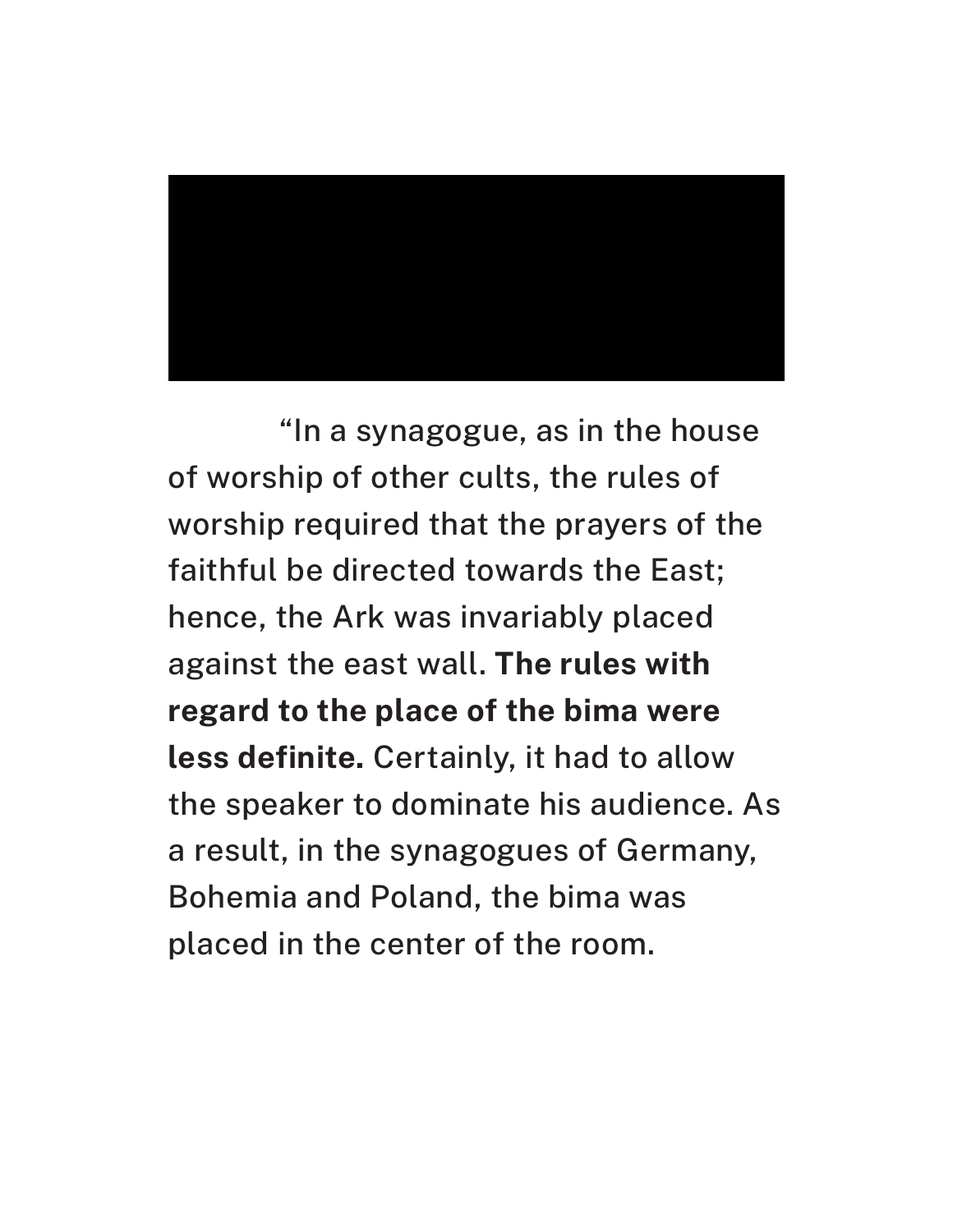"The necessity of focusing the attention of the congregation alternately on two separate points required a shifting of seats."

> Wooden Synagogues (1959) Maria and Kazimierz Piechotka, pp. 23-24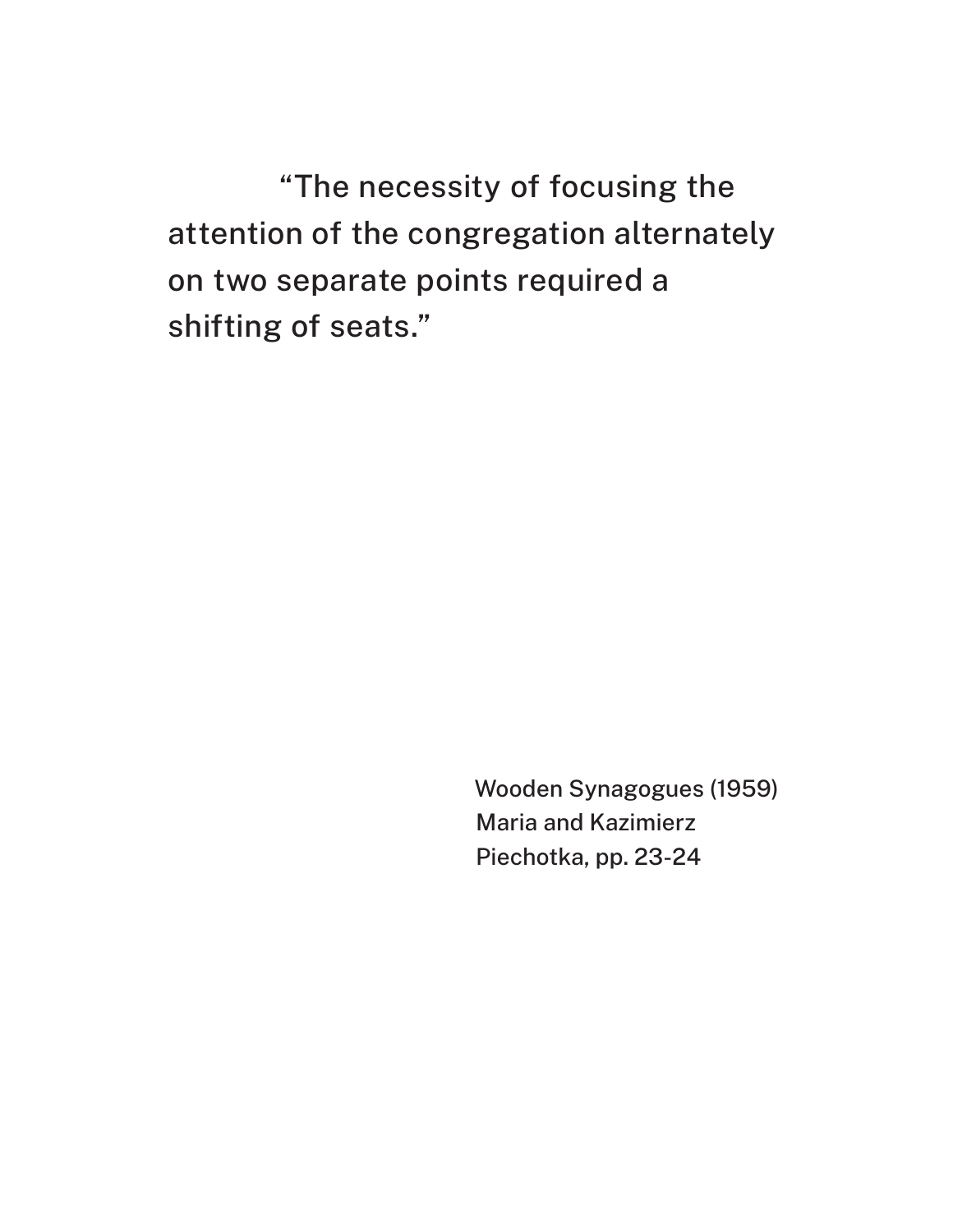Mark out a line, from: an artwork is an activity—at the very least—that of perception, if not its reception, and hailing—what you call out to as art, in order to do the work of reception; to: an artwork is an object—emphasize the material, or the matter of a work. The discretionary, the partial, the item, the song, the track, the move, the routine. And between: an artwork is a condition—perhaps there exists a category of things which possess a certain condition, that the encounter with an artwork is an encounter with something that is necessarily **distinct from the realm in which we dwell.**

You could not even speak to it, I asked you a few times, and nothing came forth. What would it mean to hold that there is nothing there. A void, a bar, a form, a stop, a block, the center of the world, the edge, a stage. Build me and you, and build the forgetting. Shift the site endlessly. There is nothing but the frame of the present (presented, presenting). **I forgot that I met you there. I forgot you and left you a stage, you stepped up on the level and saw from there the world unfolding in every direction and mistook this for the center of the world.** Everywhere can feel the center, but not everywhere can be the center. **Everywhere is the center. You are the center of the world. They are the center. There is no center.** Why do they speak to you of the world and hold that in its working at the edge of things, it is the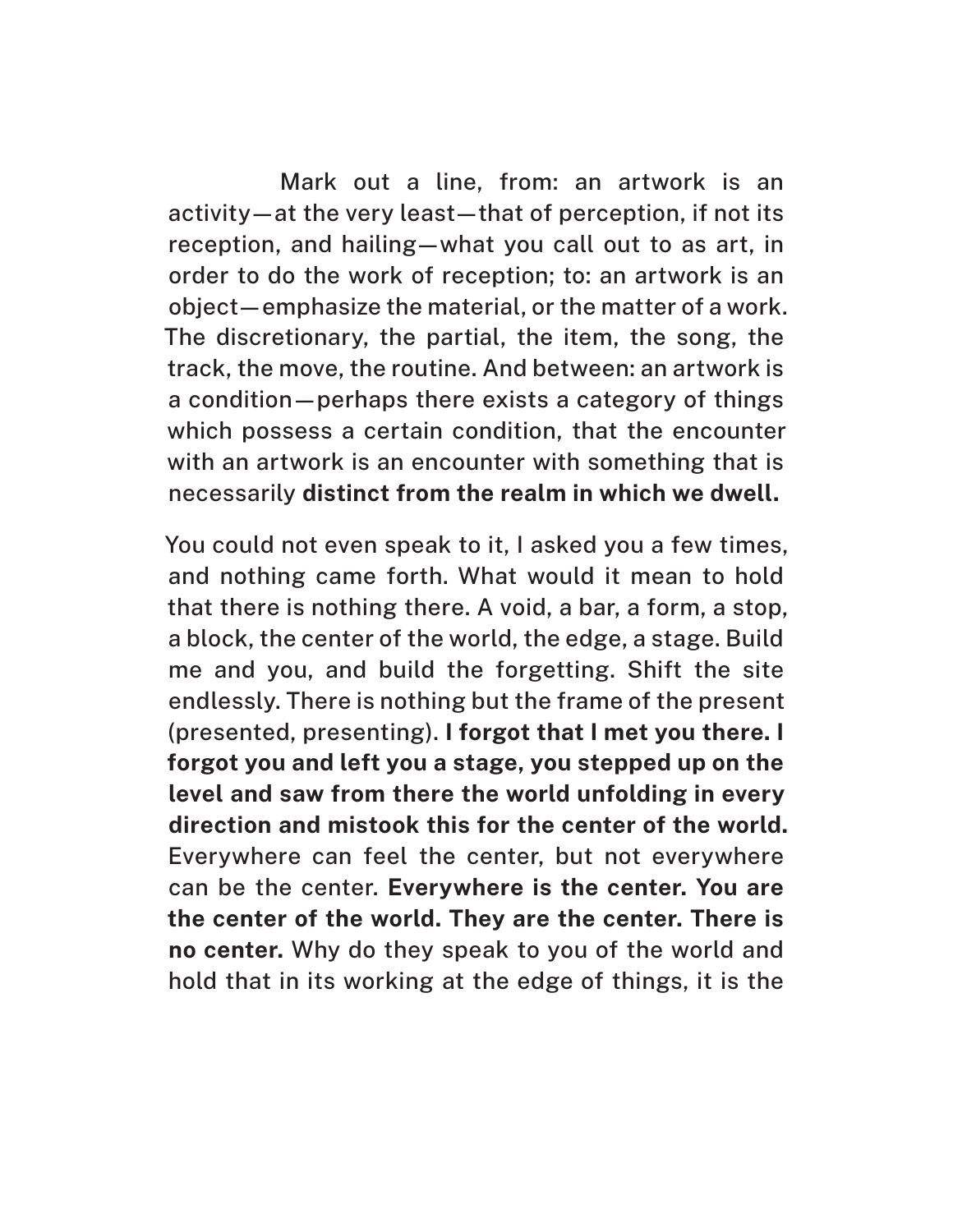stage: the proscenium.

At this point I look to you to see the transformation of this into all that we could no longer touch. **Not through a set of words, or a particular act of language, but in our shared attention.**

This begins the world, this ends the world, the world, the world, the world. The "body", you said hold yours from mine so as if to indicate that the body is worth it. The space held between us, between the city and the suburbs, the city and the space beyond. Nothing was spoken of, but in that the city held you, the world began to turn, the body slipped, and the conditions of making ourselves of use (but not useful) were revealed to have little to do with you or your center of the world.

Nothing happened here, and I forgot to listen for how you spoke of all that happened here. I only forgot enough to remember forgetting. You told me to hold the space between. Another slipped in and then there were three of us, undressed and feeling that nothing as yet another body, pressing.

## **"What have the public done to deserve this?" What made this the center of attention, the world?**

The offer of passing attention, the demand for attention.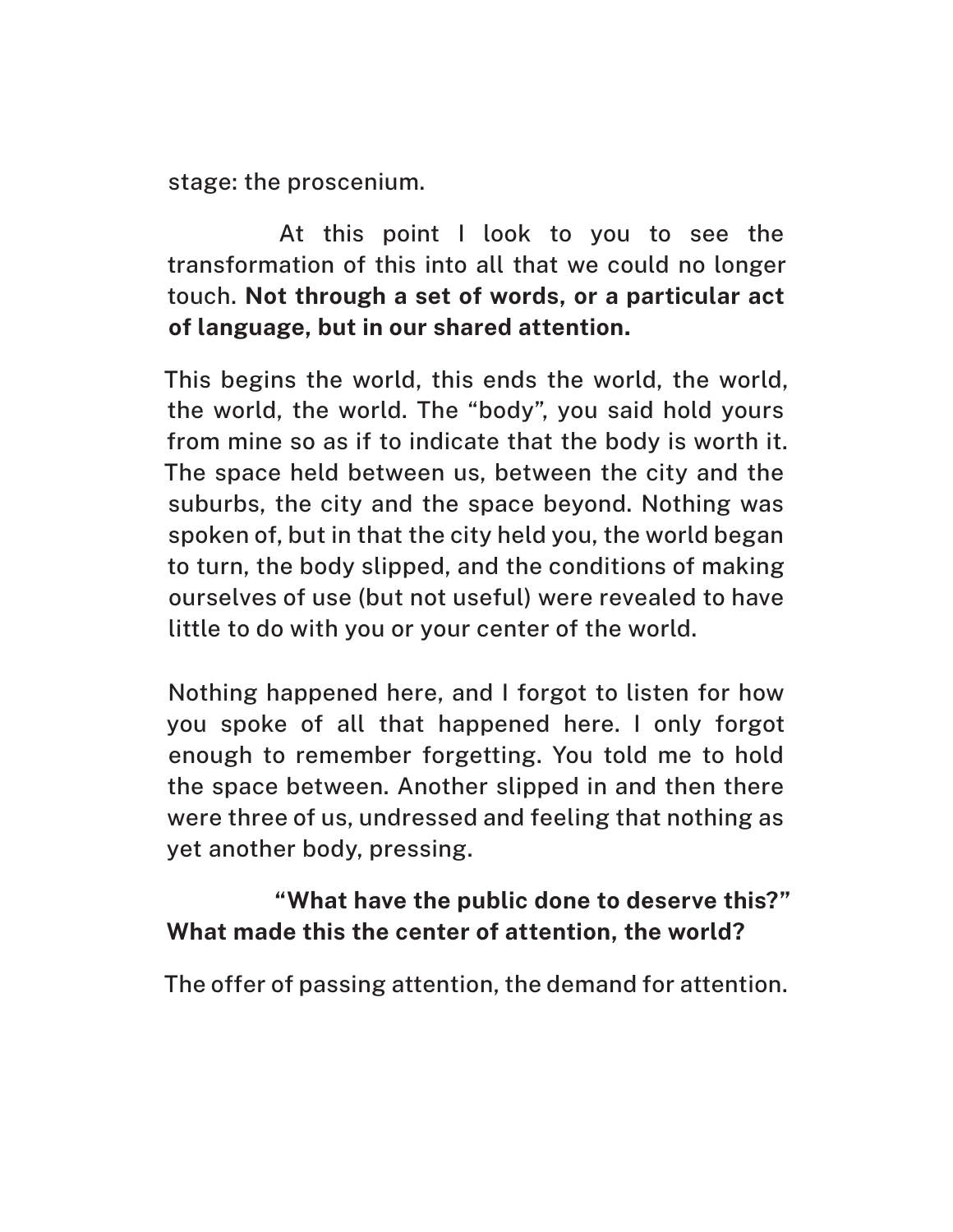Viewing implies a spectacular relationship, one of both mere witnessing and of an ever extending potential of meaning and collapse. Viewing implies a passing attention, which drags the witness into the space of the spectacle. This quality, which is symptomatic of the witness's long entanglement with the divine (or at least the ecclesiastical), **keeps us from silence but holds us without language.**

You put the great man on a horse, he stood like a man on a horse, almost unreal and unbelievable. Held high on two or six legs, an image of itself, the indelible trace of the stand itself. Sincerely, this pressing moment held the world apart from me. Without wax, I told no one.

Where do you get your bullshit from? Why are you so lost? And why can't you be found? I looked to you and looked again to me and found between us there was this condition? Where the fuck do you get off? Can I get you off? Can you hold me so I can only feel where you touch me? I held you in my arms, my eyes.

I pulled back from the edge. **There is something in the unceasing difference between us which is where the desire for the same lies.** I thought more of our differences than our similarities.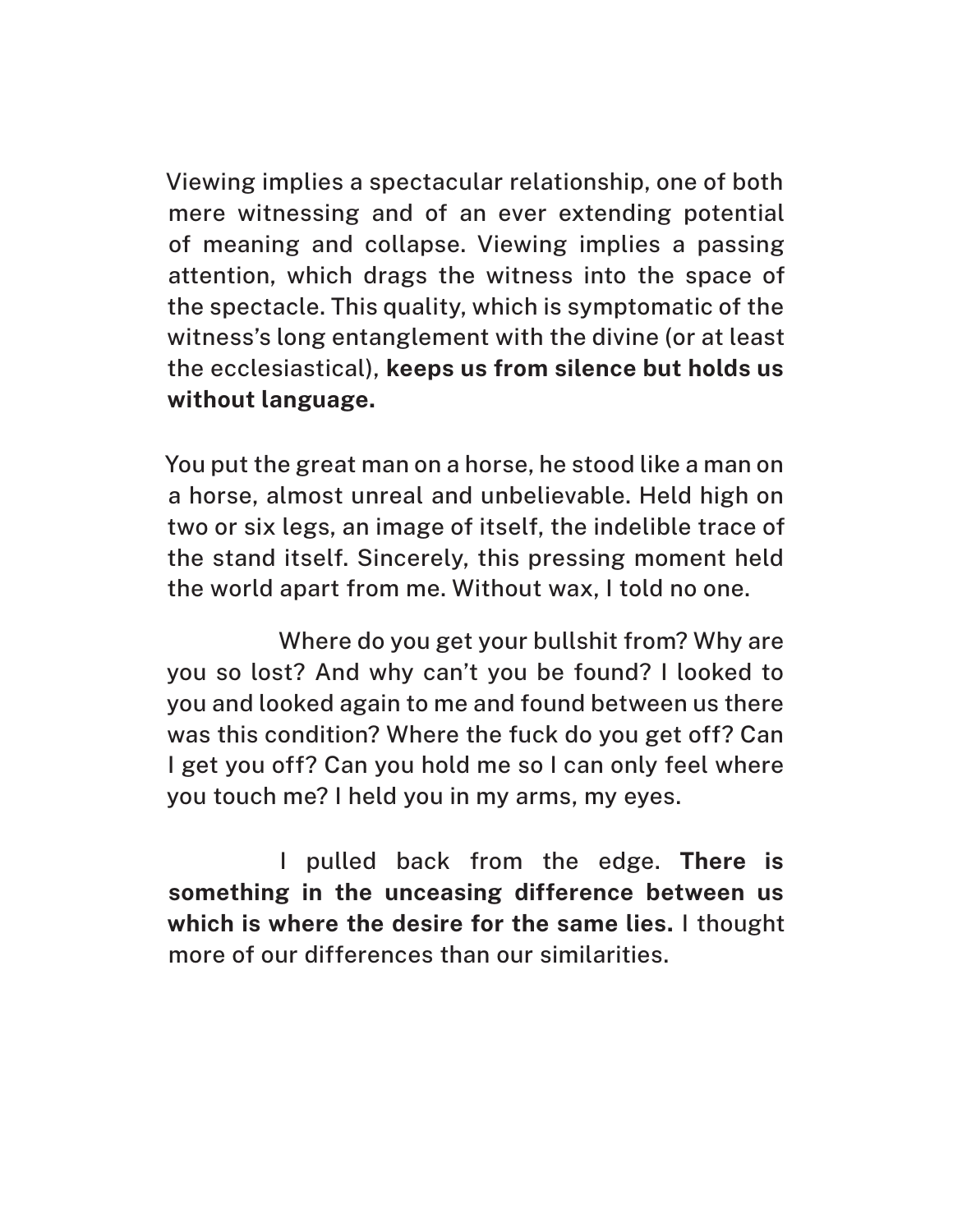

"A second example for these conceived lines as invisible organizing powers: in front of the palace, on the other side, lies a long black bar which cannot be seen from the pyramid but is directly opposite. It is placed parallel to the building, blocks the central axis, forms a border to the city, thus distinguishing—in imagination, with 'minimal marks' the former district (of a time which trusted in enlightment [sic] and reason) from **the present state,**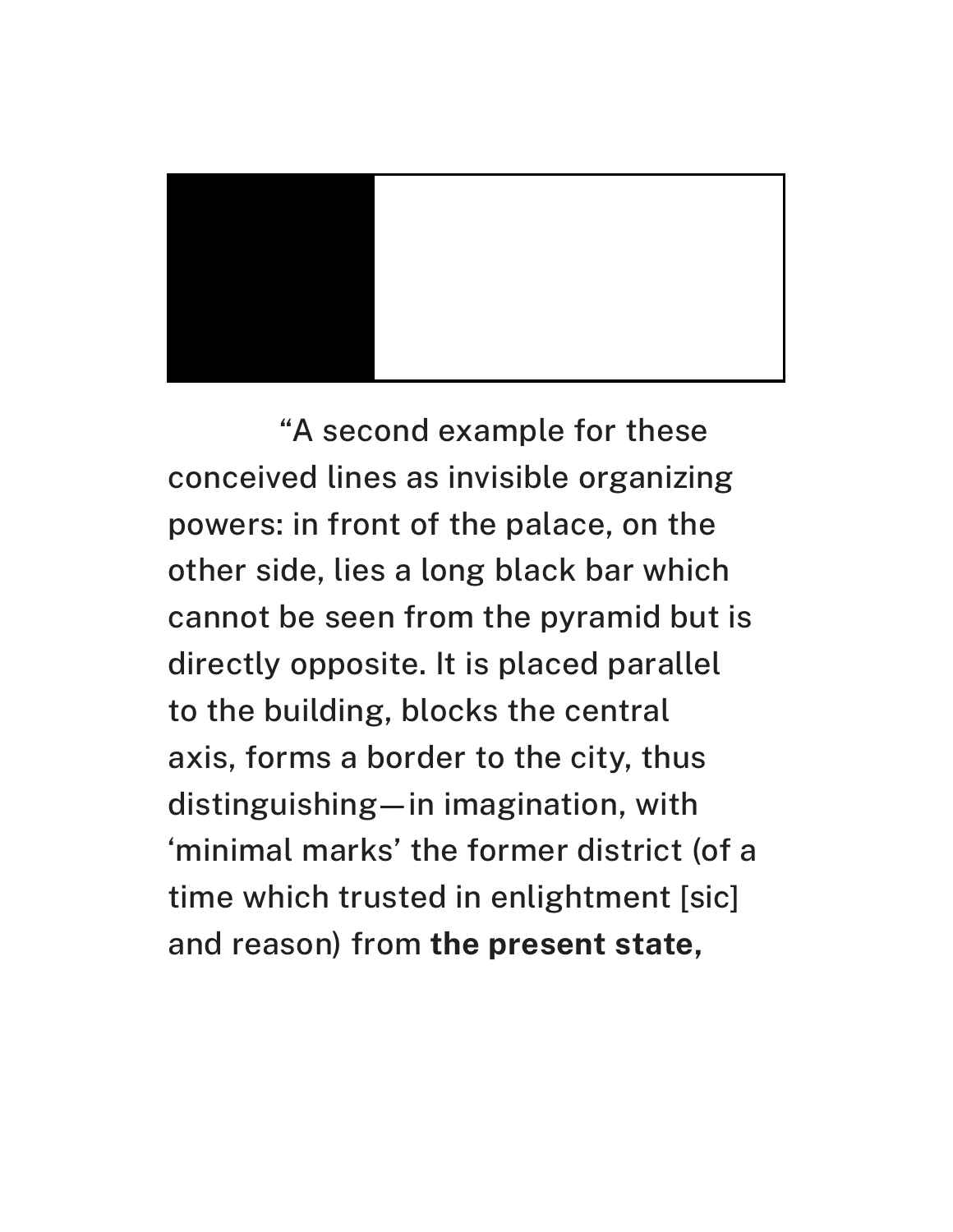## **which was stamped by romanticism and has been gnawed at by modern times.**

"The bar lies exactly on the site where in a prelude to modern times stood a Kaiser Wilhelm (monument)."

> *Skulptur Projekte in Münster 1987, Rundgang* (1987), Georg Jappe, pp. 105-106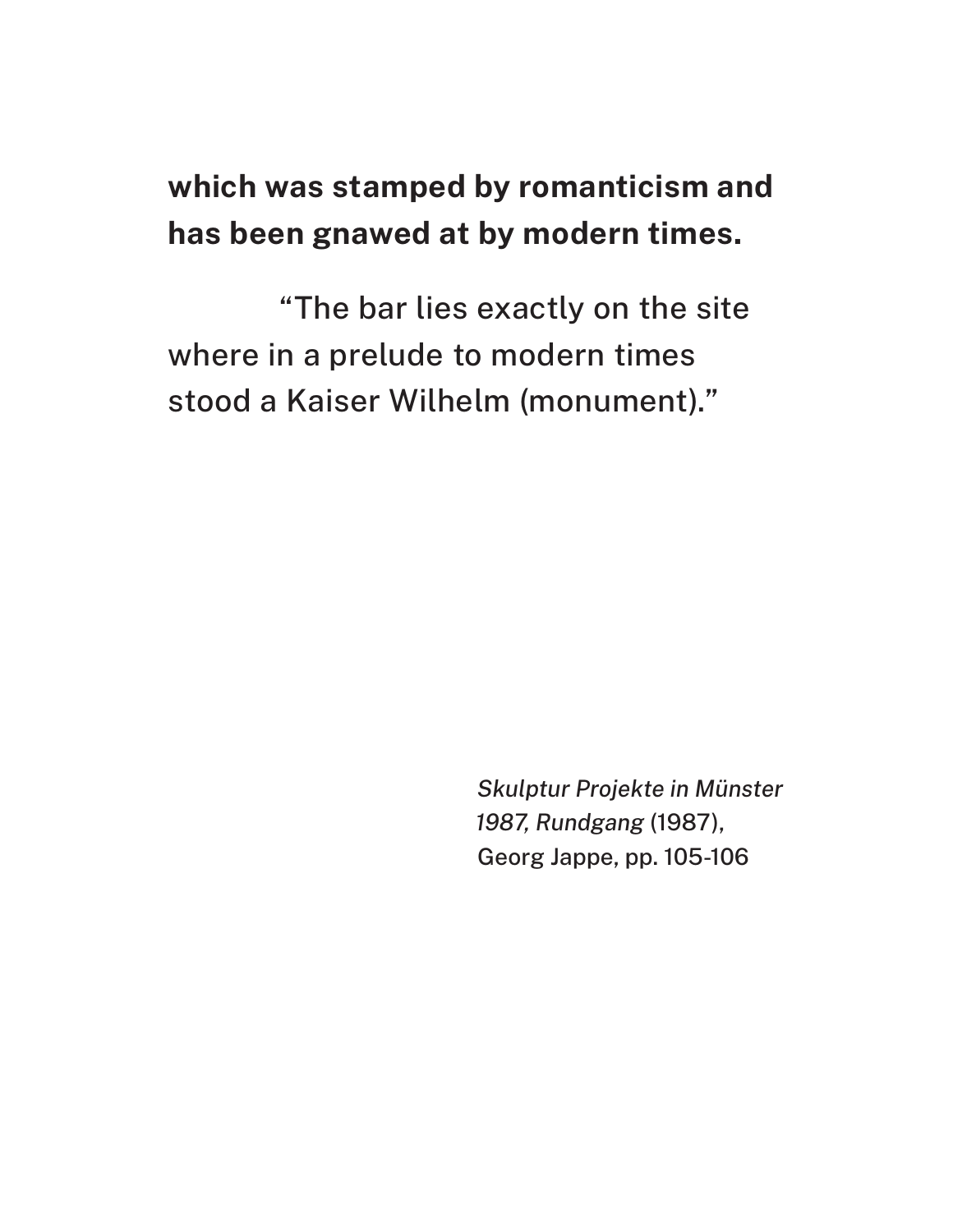There is nothing that art offers the world that isn't already present in the various moments that hold us from the world and its movement and binds that would hold us to it. I choke, for a moment, the post-nasal that has haunted me for the past few weeks mixes with blood fresh from burst capillaries. Where do you get your bullshit from?

Yesterday, when we were eating lunch together, I looked you in the eyes and said, what must it mean that you're making this up? Fuck that, I said, for it made me think that we are what you make of it. Fuck that, or whatever. It was too late for me to catch. I am not sure. I was not quite looking for you. The long line of the body meeting you. I went to the edge of the city, and resting in your chair, you leaned in and breathed me between the holds. **It was nice but I could not make anything of it. We fucked, but I did not enter. We spoke, but you did not hear.** 

The joint hit me in that way where my ears began to feel full. I smiled. You frowned. And then I cried, you leant me a book about manners. I am writing melodrama: at breakfast you leaned over the table and told me I meant nothing to you.

I went to an immense collection, I saw objects standing for each other, **enjoined in the process of**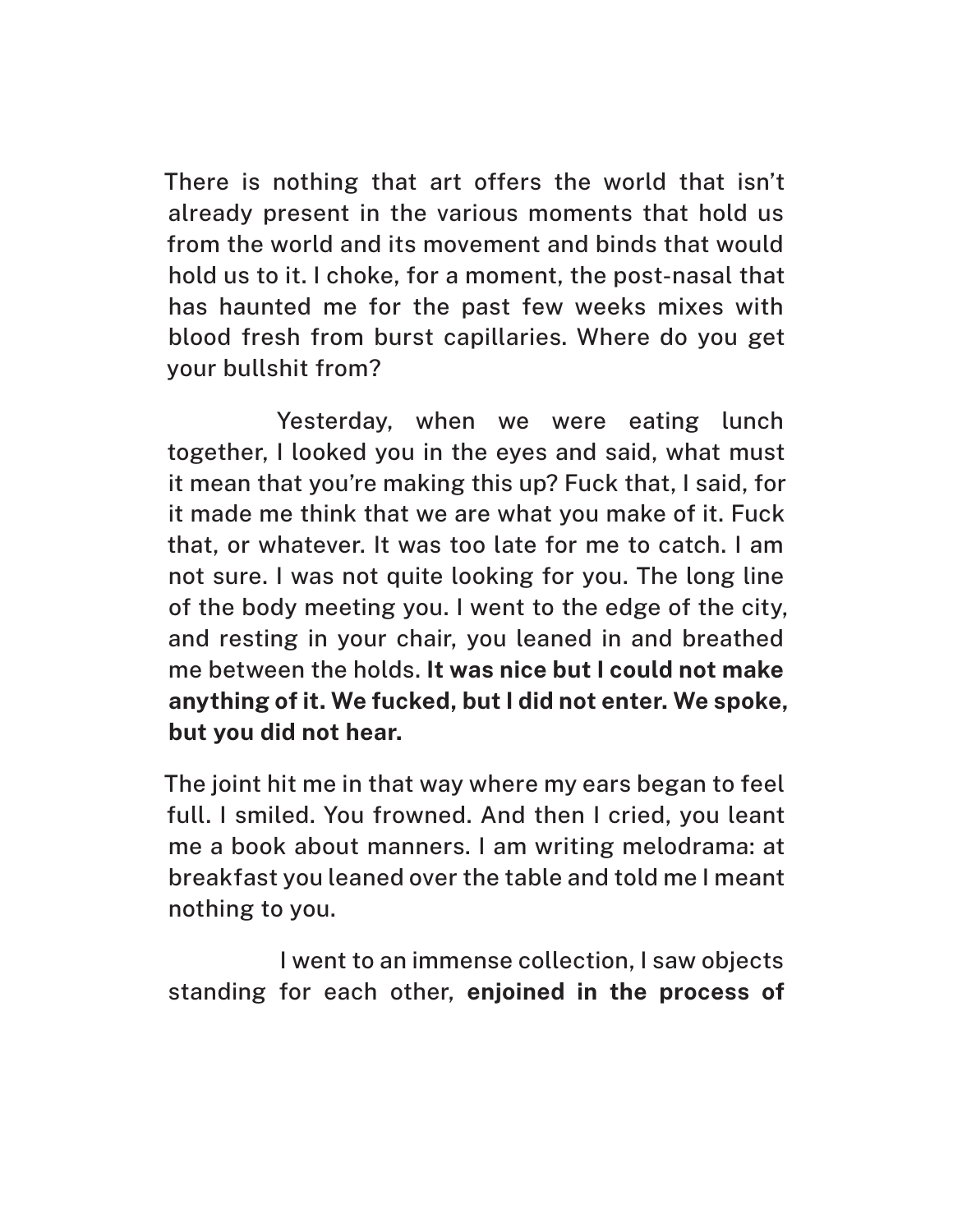**justification to such an extent that they were voided**, no longer able to exist on their own. In the gallery, the collection, all potential for new relations, modes of something like kinship between object–artist–context– viewer, are voided. To view art in these conditions is to undo its potential in being in this moment and without it. Left without all that exception from the world, collapsed into the material condition of being viewed.

## **Even in the violent conditions where we meet this art to view it, we call art that which intends or is desired to be viewed. Viewing art is to witness art at its most explicit relationship to power.**

I owned nothing, well except for our ties back to what became of our selves, I owned nothing. You found some cloth, and some forgetting things and sold this as your own memories. I owned nothing, but the memories gathered, the activity of arranging them signalled some transformation, from memory to practice.

The gallery bought them and brought them together again, their choice and their memory stood in for whatever it was that you left with them. I owned nothing, I owed nothing. I left nothing and what came from it was actually itself very little. **The trace of the purchase now held more than material purchased. The trace, the bind that shone more brightly than the thing itself.**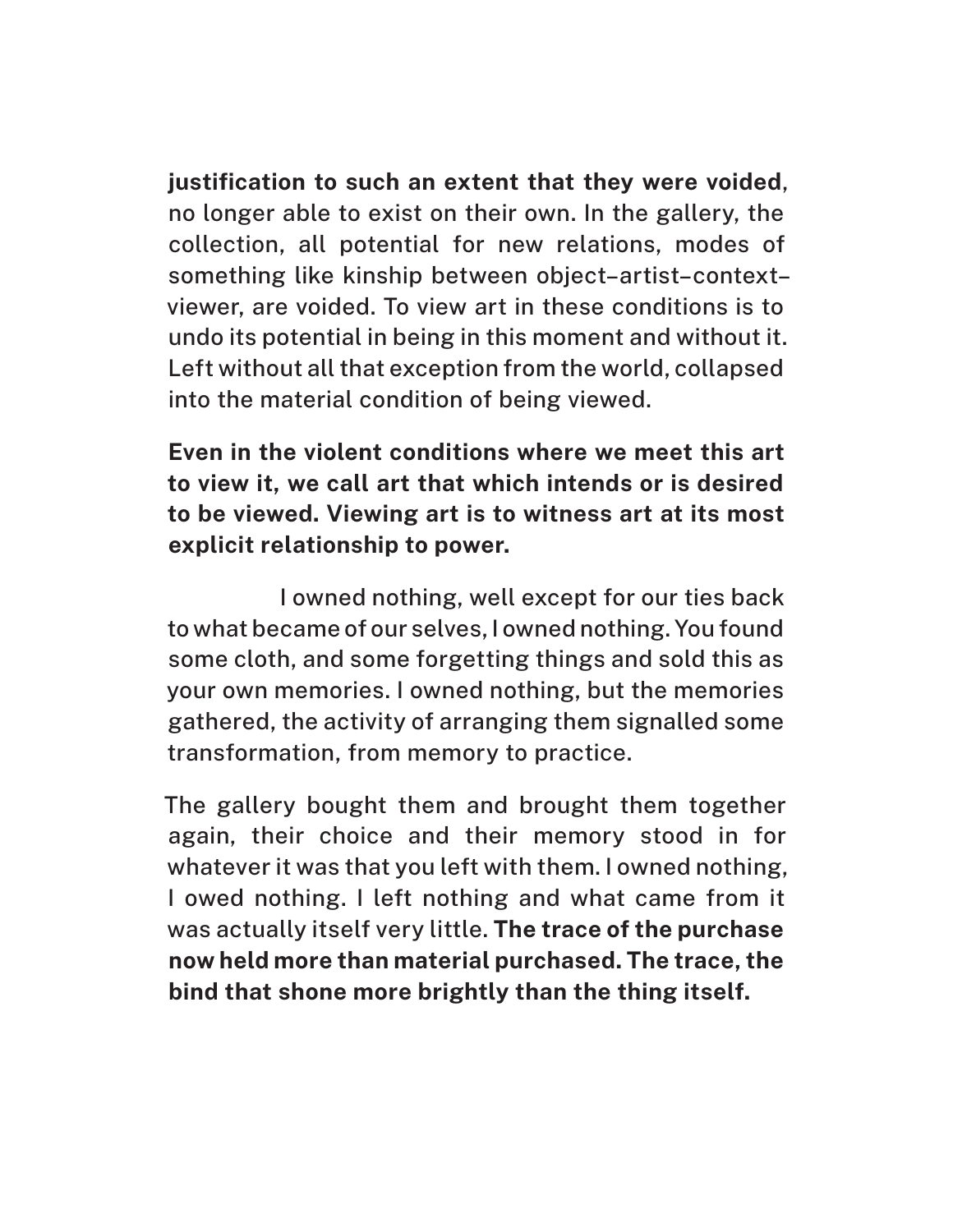

I interrupted you to say / my great-grandfather had three first names and two last names / the bima, or stage, moves to the front. The ark backs the stage the seats stopped moving / **a scattering was dragged back**, / not to where they were from.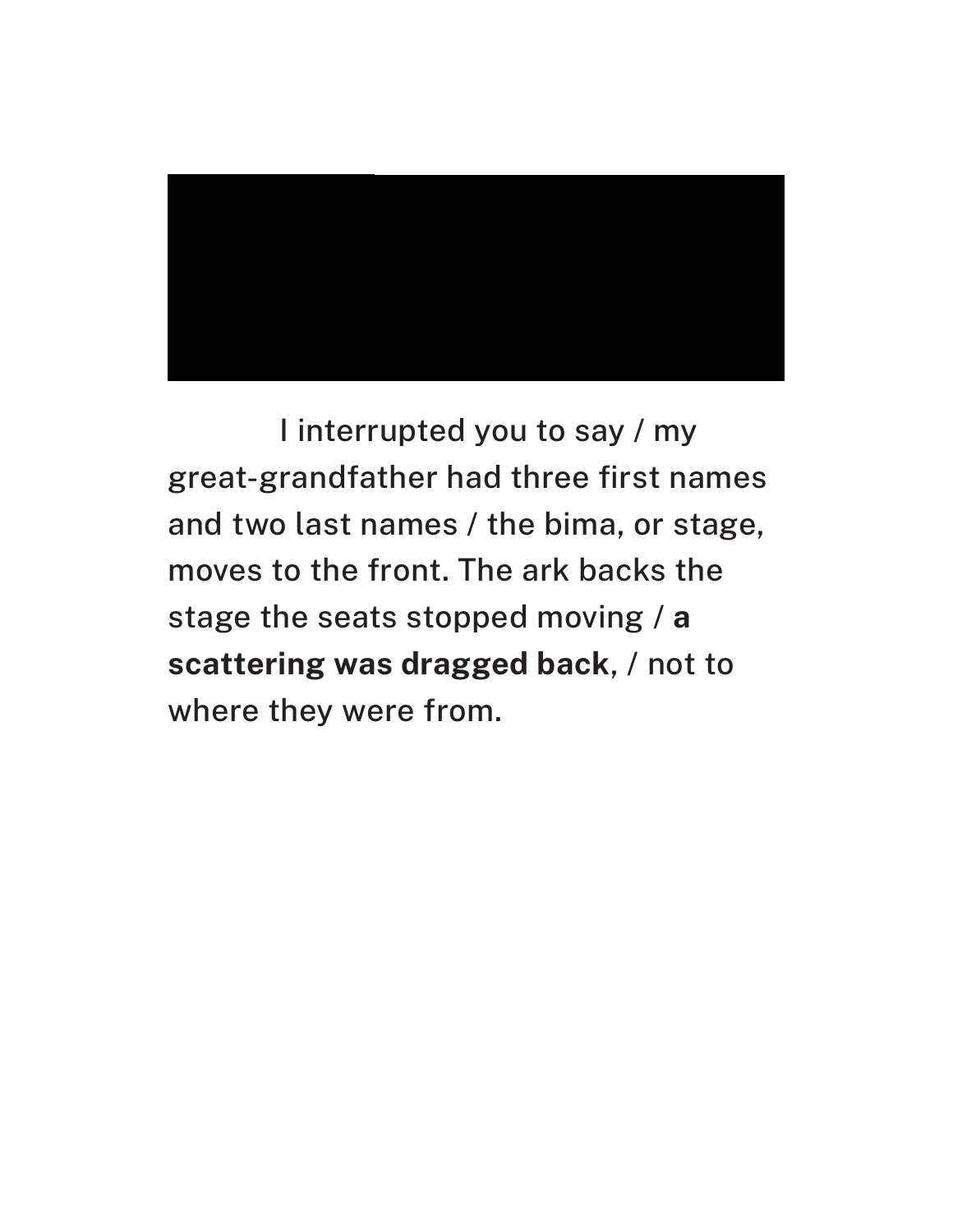In the collection, standing for you and for me meant that there went in between nothing. In the collection, the condition of space, of understanding, the condition of making meaning in the movement, meant nothing. I owed you everything and you took the total condition of everything, There was no room to breathe, and without breath it collapsed totally.

The stage stands before the presence. At the stage, in the center of the room, stands you before the world. Stand or sit, rest one before the world, stand or sit, rest against the all that comes. **It is not that you do not rest before or against, but that rest takes itself from this source and onto, or through another. The ceiling rises high above, taking the eye with it. I hear you at the center of the world.**

The bench at the center of the world creaks a little when you sit down. You sit up straight and when you lean back against the bench at the center of the world the small of your back is held just off the backrest. The wood of the seat sinks, you are pulled down, and I settle with you. **In the space between your back and the center of the world I hold myself for a moment. It's warm and I begin to cry.**

Stage at the center of the world, the edge, the break, the line—the endless vision of self unbecoming,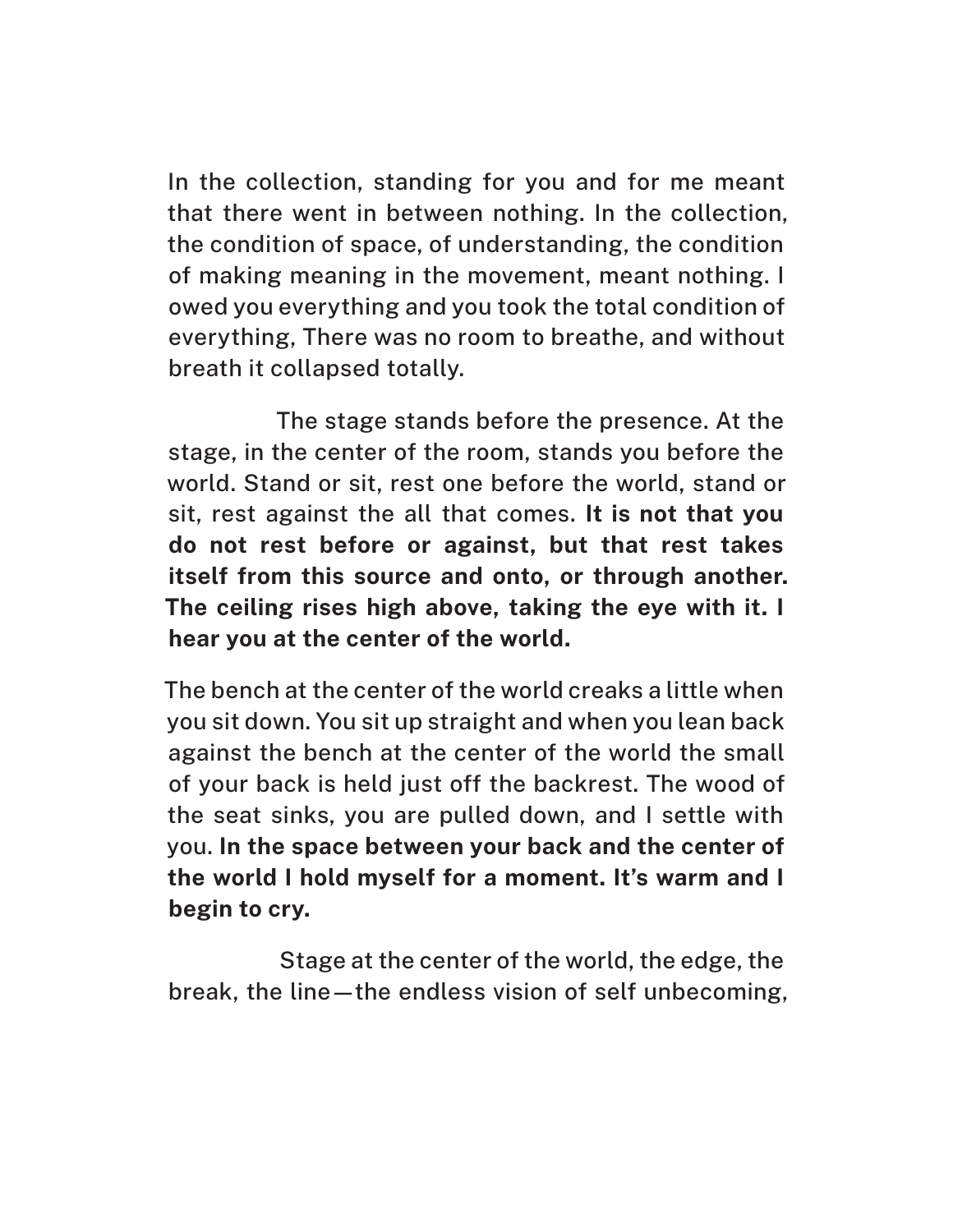the edge of order, the collapse of the end of the world. I leaned against the form and made eyes at you, you proceeded from the center of the city to meet me here at the center of the world, at the stage, on the stage, at the edge, at the center of the world. **There is a stage where we find ourselves present, presented, presenting.**

I find myself on this stage, present, presented, presenting. I watch as that which emerges from me, emerges from you, from me, from you, from us coming as it was and as it wasn't—towards and then flying from, flying towards, escaping at the full velocity of life as itself, lost in the make of work and work of make. Break it, and catch from there. I find that there is a stage where we find ourselves. Present, presented, presenting.

What is meant by the work, the task of enjoining the present to itself? Present, presented, presenting. Present, presented, presenting. **What stops at the edge of the world and becomes indelible? Becomes as you, pushed up against the center of the world and turning with it.** I orient myself towards what you took to be north, but was actually just what you told me was north.

I hold myself to the center of the world and look out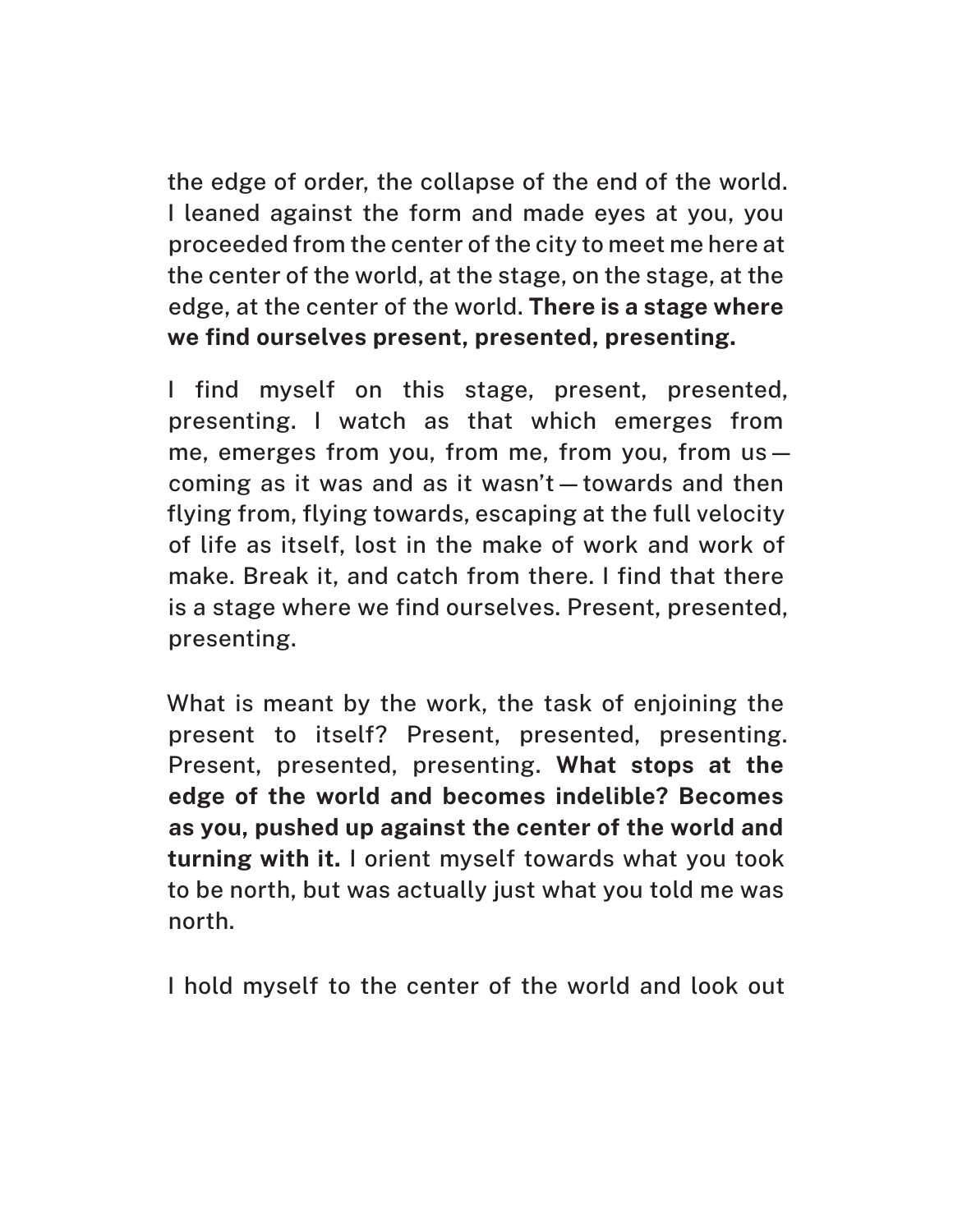beyond the edge of the world to find you. The cold edge of the brick, painted, pushes into you just below the shoulder blade. You are eight thousand meters tall, staring down at me like I have forgotten myself.

You made me a language that spoke only enough to me to say that you made me a language to speak. **That the world can be imagined as a set of figures which speak to and against each other, that you've set these figures, that you held me within this circulation and offered to keep me there, caught in it.**

What builds the world and holds this space? You spoke only of yourself, and when asked to speak said nothing. The whole world fell at your feet, not out of supplication but because you insisted that world began at your feet and extended equally in every direction. I resented that you could see me wherever I walked.

I knew the world before you and they knew the world before me, **the heavy thing holding it down fell from a great height and broke the world as it broke me.** I saw the world and the world says to itself that it is unfolding.

She broke the world into four pieces, and holding them together made a bridge. It failed, and soon we forgot because you would not stop screaming about your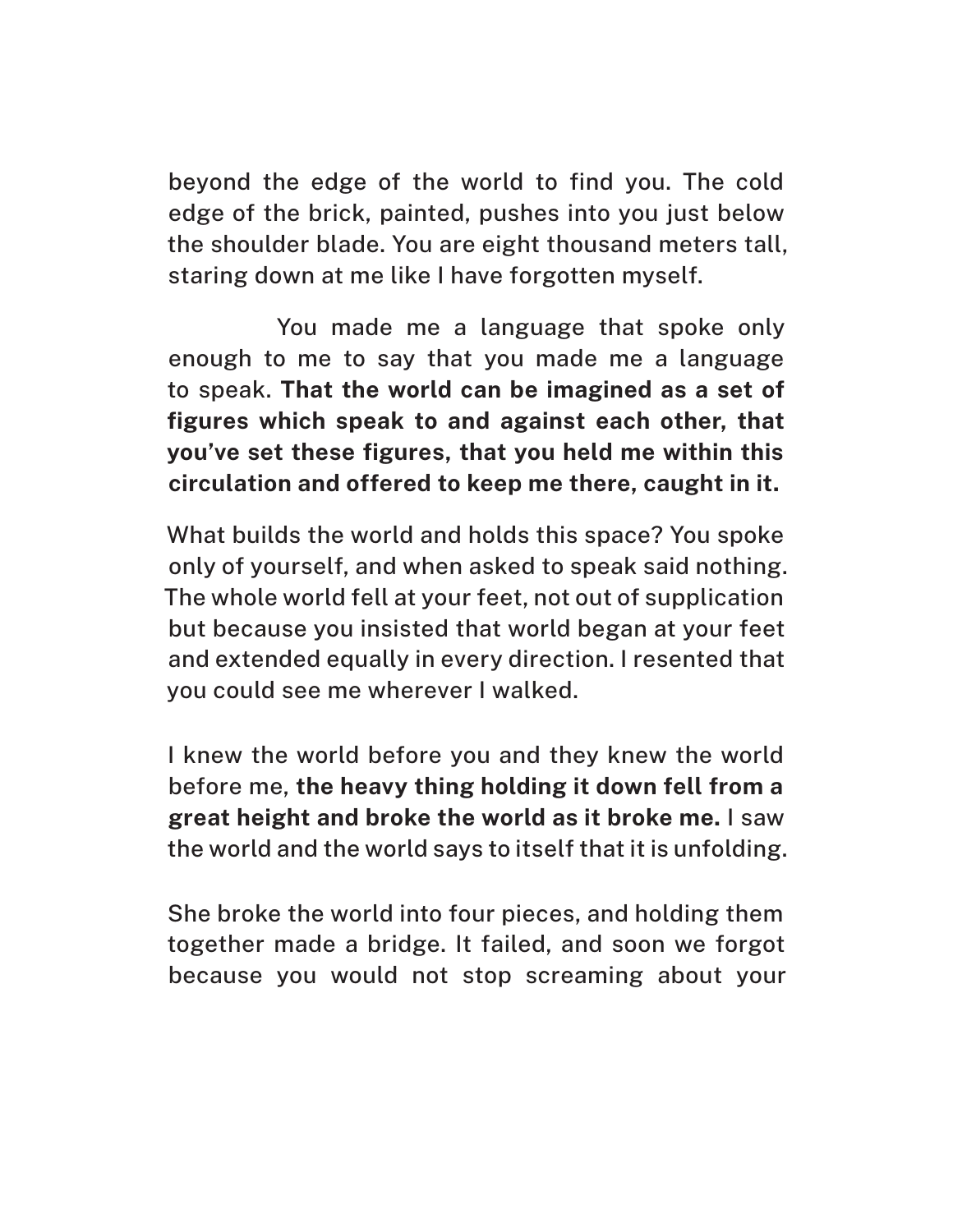world. I tried to listen. She pushed up against me, and I could feel the break. Into four parts, to reassemble this was enough. The breaks, the pause. I felt you close to me, but I waited for her embrace.

The room is filled with us, the ever looser fragments and fractures of steam lapped from our skin and into the air that moves from window to door. There is nothing that art offers, I think to myself. I lie naked, you like naked. I hold you, you hold me. When we make art, we think of who might see it. You throw back your head, and the skin adds up to keep your looking up and beyond the edge of what we've held between us. **We hold that the art might be viewed beyond that circuit of those who will be able to see it.** 

Taste what unfolds between as that mistaken unfolding.

I rest in the corner of your thigh, and feel the warmest places of you as you've pulled me up so my chin grazes your stomach. I hope that you can see me for myself, just as I hope that my work will be seen as itself, and in its bonds of relation and difference which hold it to this world and against itself, a reflection of what could be, of what was, what will be.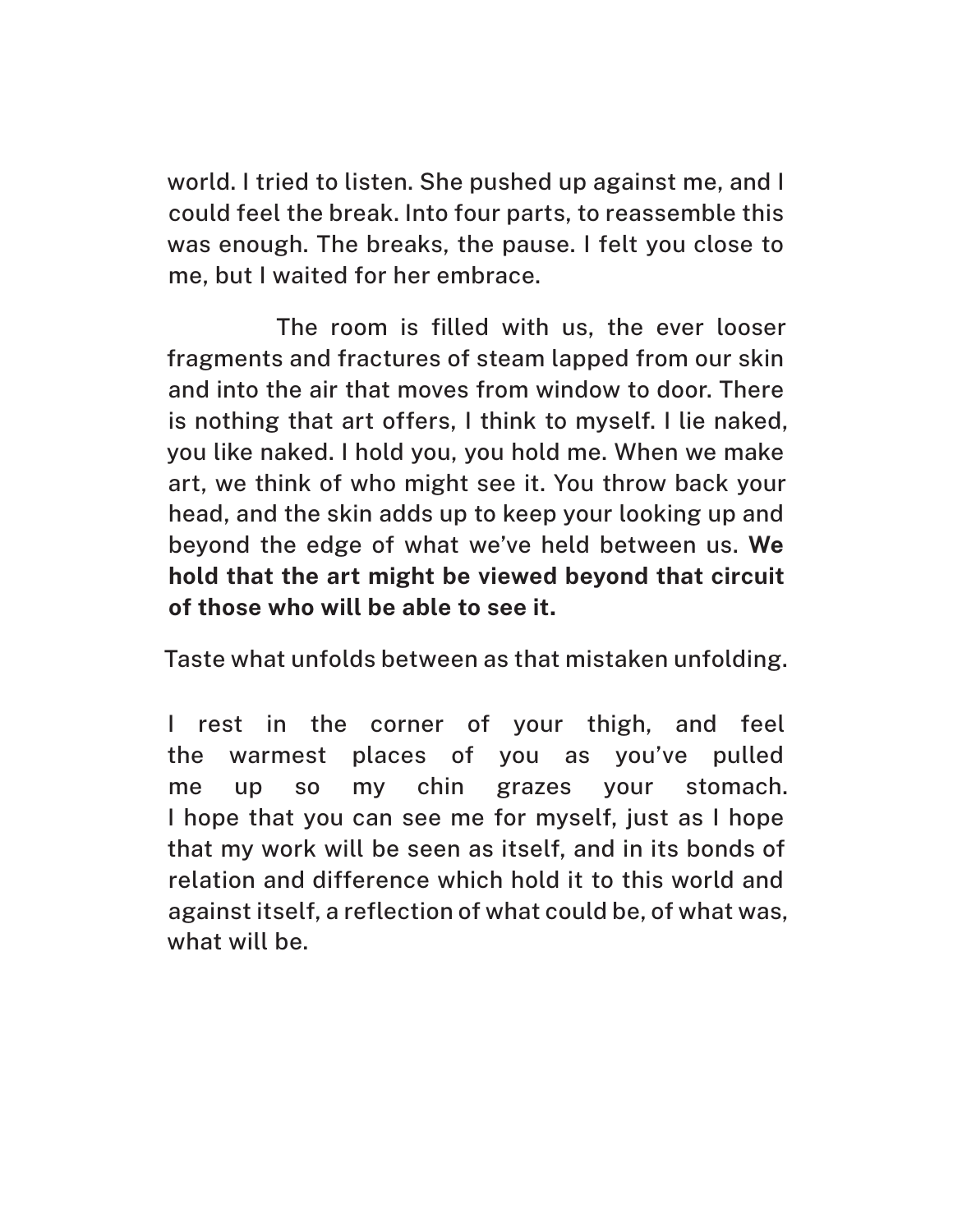

"…that Song of Songs is considered **holy[lit., renders the hands of one who touches such a scroll impure]** for, the whole world was never so meritorious as on the day that Song of Songs was given to Israel; for all the Scriptures are holy, but Song of Songs is the holiest of the holy…"

> "Where God is not: The Book of Esther and Song of Songs." (1995) David R. **Blumenthal**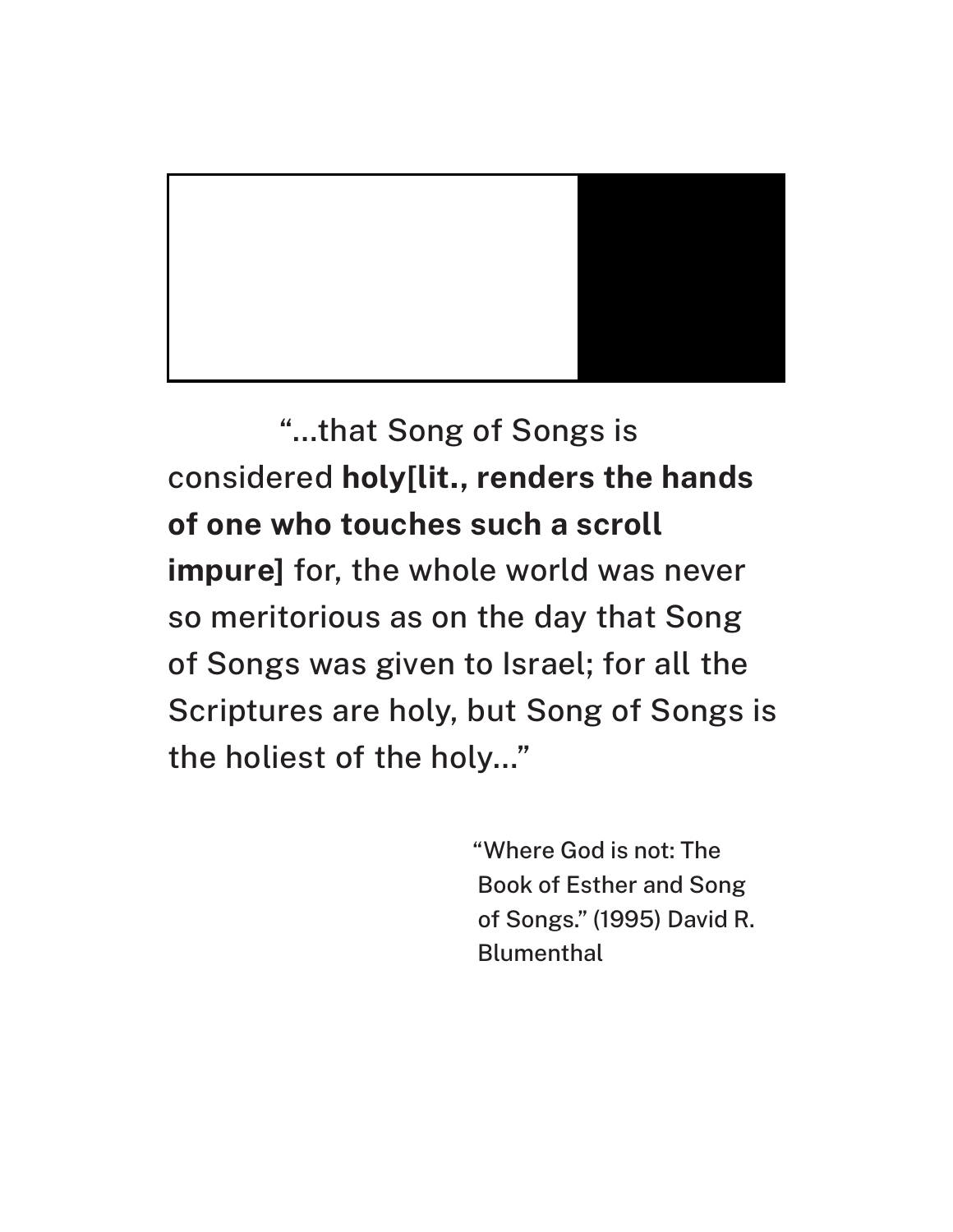Here the unholy condition would be that of merely art, merely inspired literature. The question here is: what qualifies a work such that it exceeds one condition and enters another?

What can we not touch for fear that it's too much, that it is beyond us. Outside the bounds of any canon (or maybe deep in it), art sits with its own bounds, its own edge or limit—when or why something is Art makes it also this sort of untrespassed, beyond—**leaving us needing to attend to our own condition when we encounter it. In this sense, for each of us, either alone or in community**—there are many things that are like artworks, either in form or process, but do not achieve the same exceptional status. These categories are social codes that transform the object, the activity, the condition.

I can't imagine the world without its center, I looked at you in the eyes as I said it, forgetting (for a moment) how stupid I would sound to even say this. **There is no center to this world. The consequences of actions are felt, there is no beginning or end—no telos.**

And I lay like a web, a vast trace of connections, moving from and for and with and in and without the network. La red, the gridiron map, the hard bound of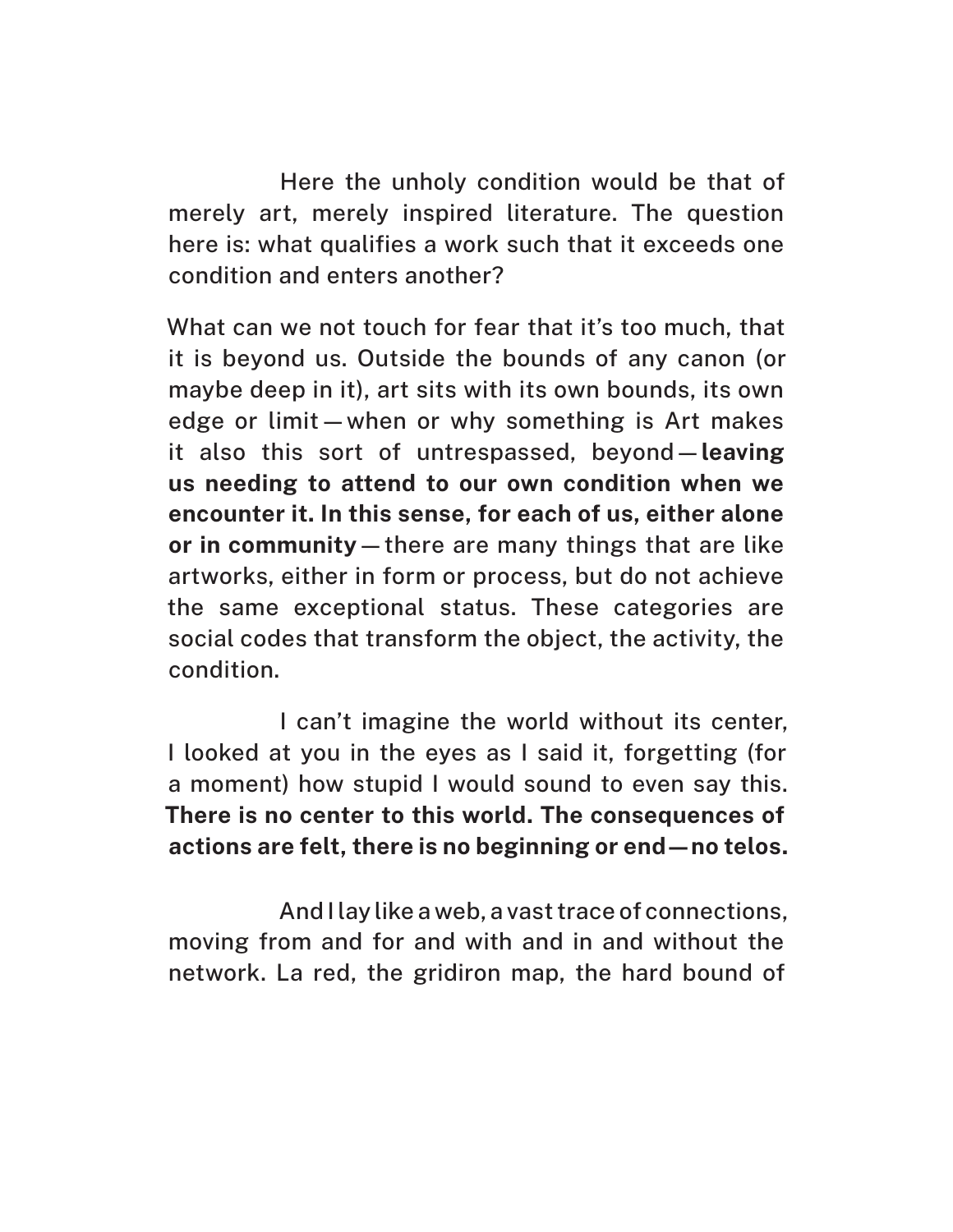the ties which would hold this place with that. **And I lay before you, that there is a stage where we find ourselves preset: present, presented, presenting. I can't imagine the edge, or rather, the distance that traces the limit of this. I meet you at the center of the world and see this boundary as the ultimate, a real edge, a real falling off.** At the end of the road, if you walk for just about an hour.

I can't imagine the edge, or rather, why do you keep calling this the center of the world. I looked for you, for like an hour, and I thought that I saw myself but really I saw nothing, and was mistaken for you again and again.

I can't imagine the end or the edge of the world. Rather, the world extends in all directions, in all directions, so endlessly so, so rigidly so that the center is left as a fluid concern. **Wherever I find you is the center of the world, a mistake, a move, a figure, a gesture. I can't help but think that the center of the world is a tragedy, a concern, a loss, a wonder, a fall, a take, a move, a gain.**

Most often what cannot be viewed are those warm networks of kinship or attention which ground the conditions of making something. When I speak of art, it is alive in this range between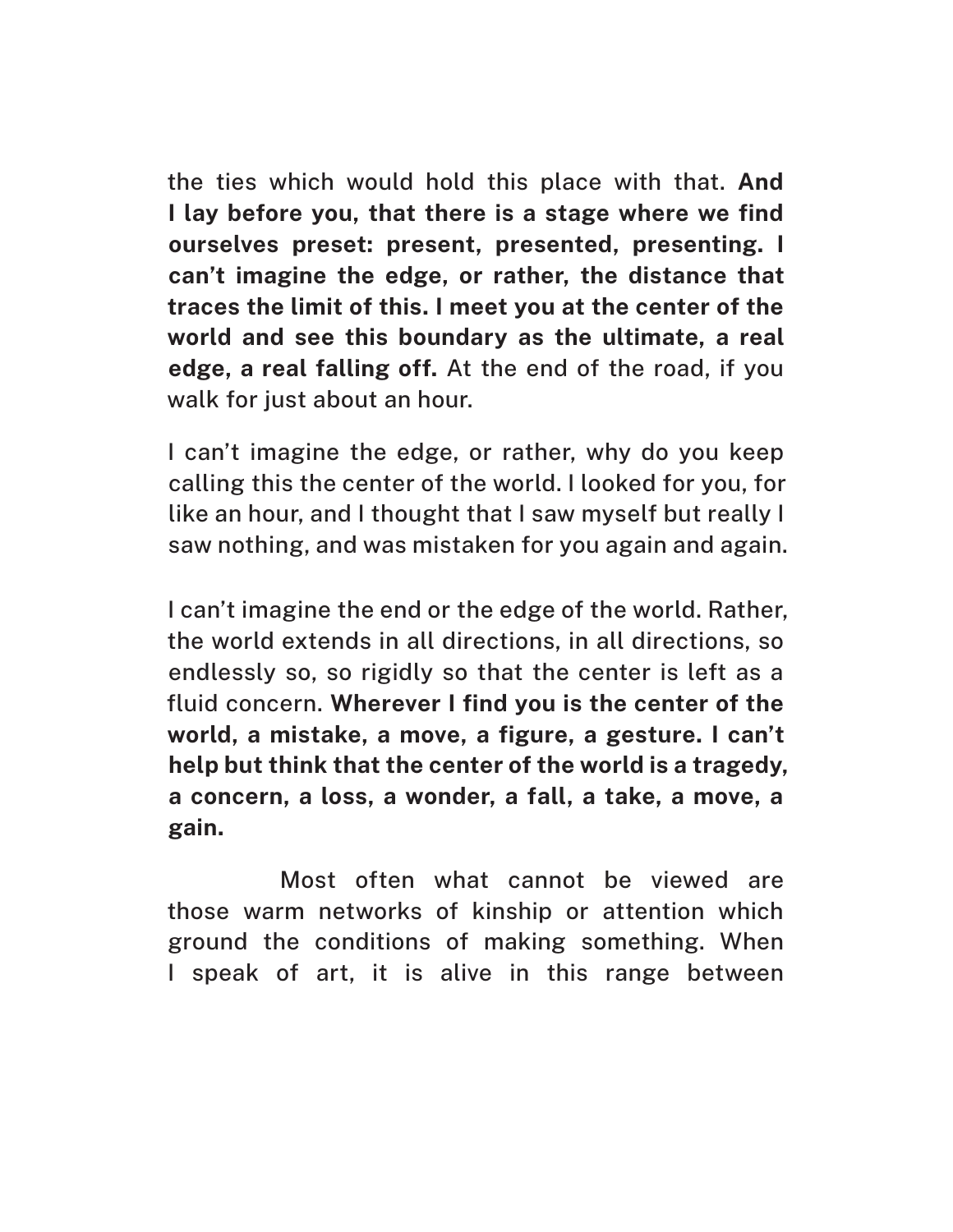object and activity, glimmering in and out of the condition of being beyond this. Drawing ever closer to that, whatever that might be. **It is important to note that whatever that is it is also merely these: object, condition, activity.** There is a line, there are things which sit in the world as art, but this doesn't make them more or less than anything else. But it is in their potential threeness, between activity, condition and object that I think artworks, as a category of being, might emerge.

There is no center of the world. **This is the world, and it is only here, when you lean back against it and look up so I can see your neck move when you speak and say that this is the center of the world that it becomes the center of the world.** When you lean forward to look at me through your glasses: it is just the world again, the center having been already forgotten. The distinction between the center and the margin being one of distribution, and produced in the wake of your speech. You lean back on the center of the world, your t-shirt lifts, at the top of your trousers I see for a moment the center of the world, and it's forgotten.

I hold you irredeemable in the center of the world, **as if fixing you to this very spot would make the world turn again, and in the turn we could again find each other and find each other in the turn, the name, the make,**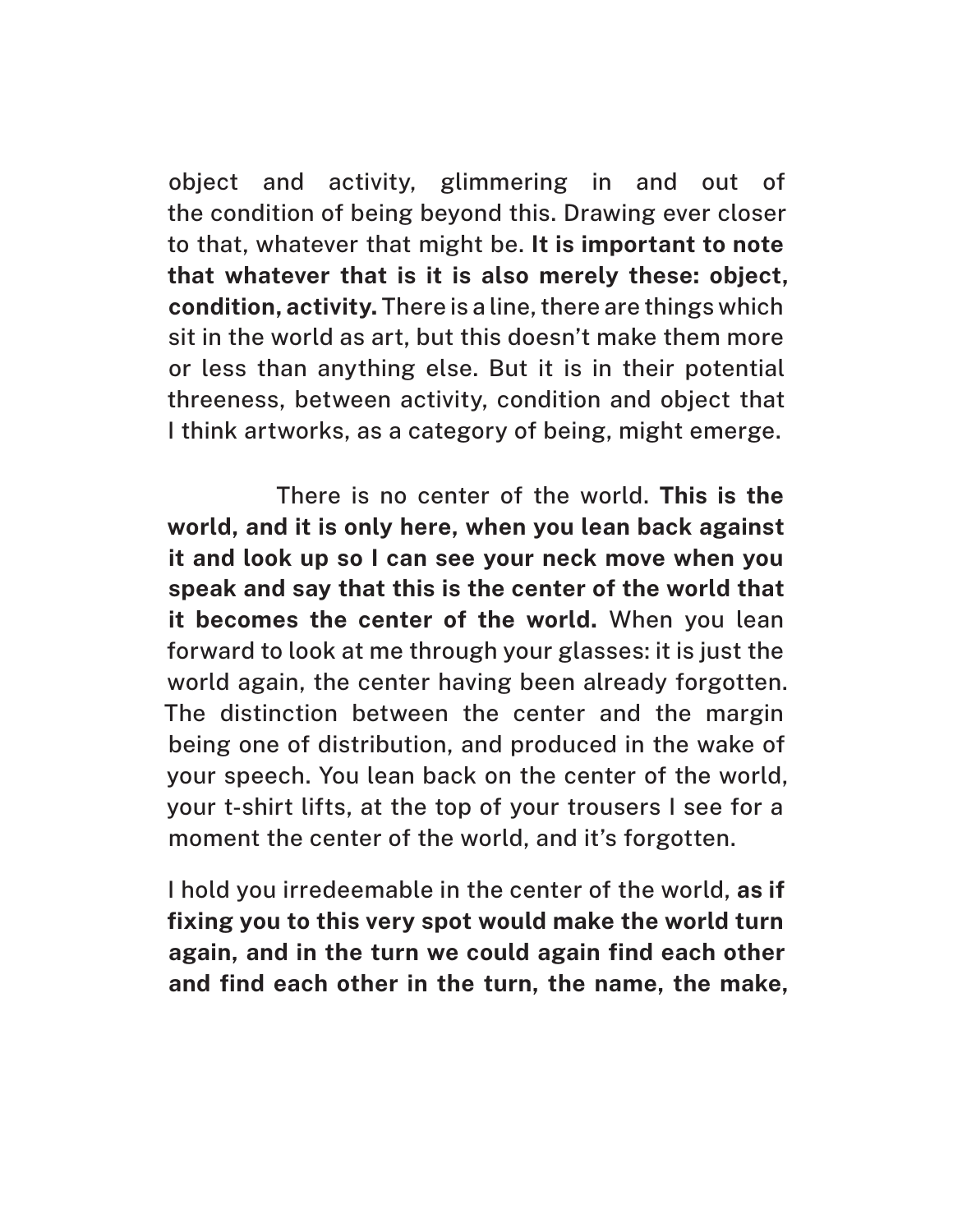

"The difference between genocide and Genocide is at the level of abstraction. **Abstraction not necessarily as outright denial, but as a distancing.** There are no people in many of these disciplinary debates, no stakes beyond argument."

> "Against Genocide: Introduction" *The Funambulist* (#37, 2021), Zoé Samudzi, p. 18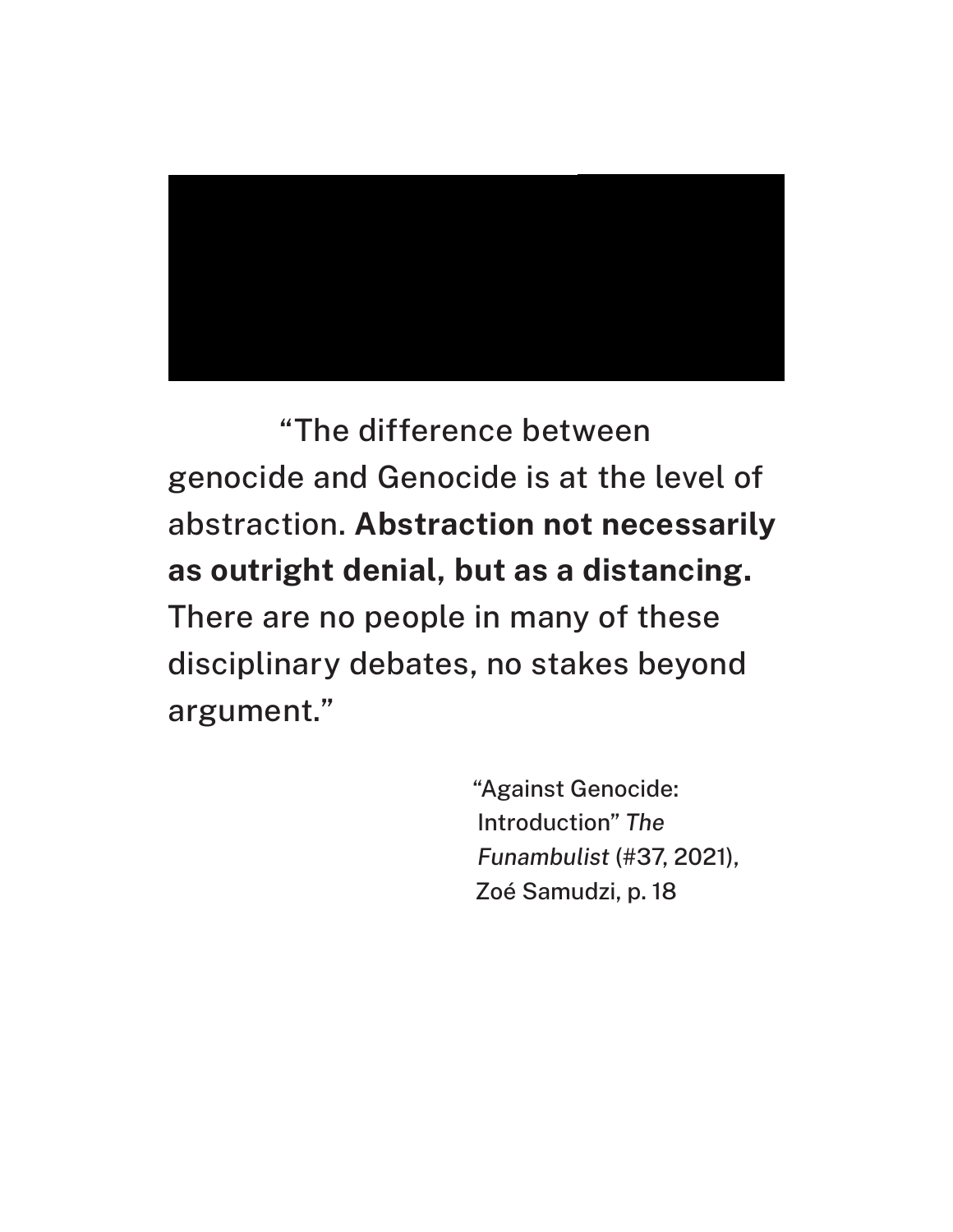**the find of the world itself.** I hold and held to you as my own and myself, you as yours you found. It could not be mistaken, this mistaken gaze, this look and answer.

I found the mistake, the center is itself **a forgetting.** Forgotten, forged make of **a turn against.** I hold you irredeemable, unmade, left out, to the center of the world left wanting for that this makes with it an end, undone, undoing, messed, forgotten.For you this is just a stage, just another act in the lines of thought that held you at the center. I held you at the center. This is not a stage, it is the site of transformation. It is the site of transformation, it is the edge, it is the end, it is the beginning. It is nothing. In a vast hall, the stage. In a field, the stage; at the edge of the city, a stage.

Stood you on the stage (go on and say something). Stood you there to speak. Stood you there. Stood you on the stage and to speak you found the words. I held myself at the center of the world, not so much that I would myself be the center but at the center, with you and…, we could hold the world to turn again. And in the turn find you and find me and find them and find the other. The make of the world. The heavy language, the world which falls to the center.

The small pieces fall down and the larger work their way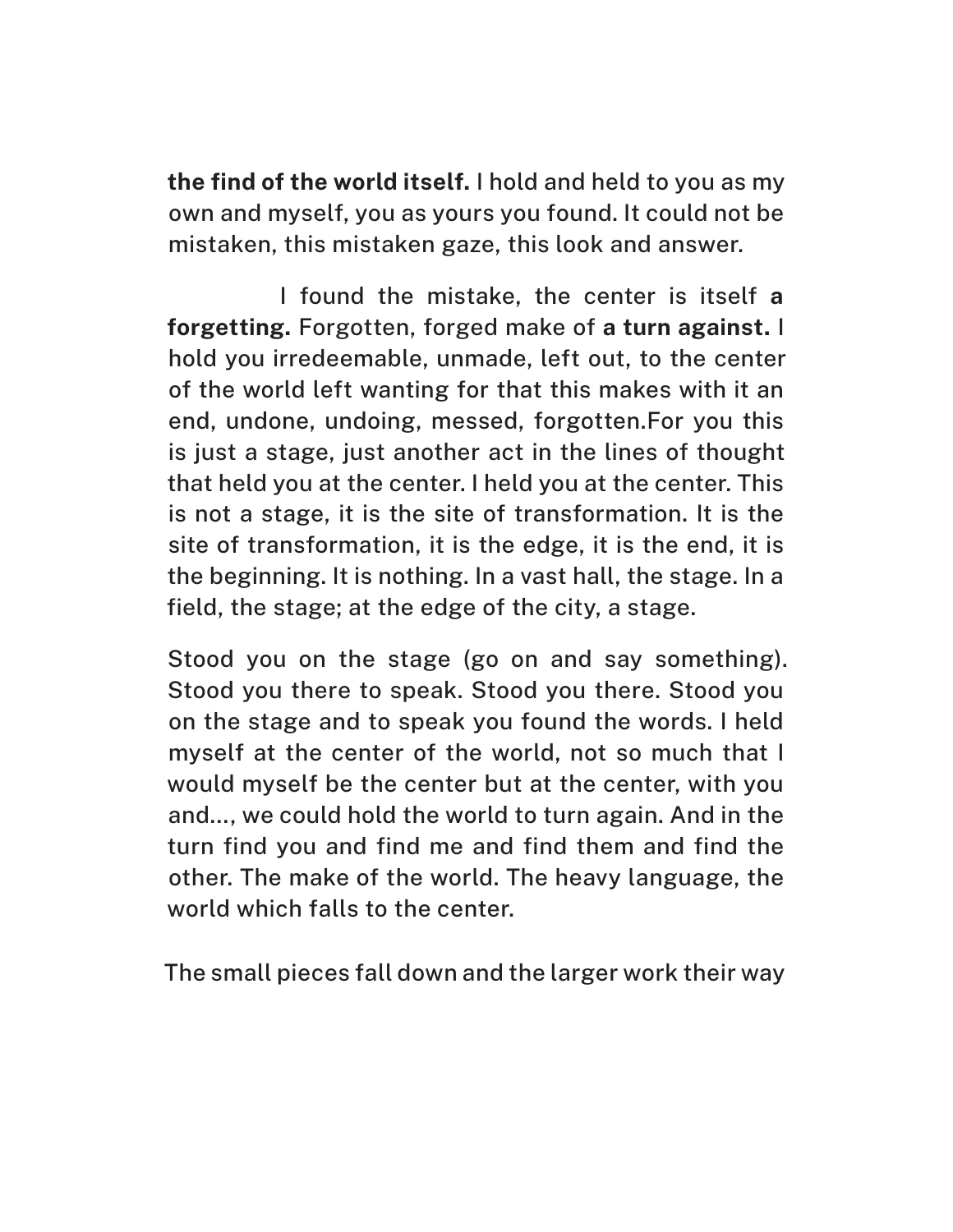up. The make of the world and you in it. The center held the finest things in life, those moments of comfort and leisure that slip away. The language of work, and the breaking down of working. I held you close and began to cry. Why could you not love me more than you and yourself? **Present, presented, presenting.** 

The make of the world—the turn of the world, the center and the edge both margins of the bulk of it all. What could you forget but the forgetting itself. **A thousand years passed and I found your breast again?** This time heavy with these mistakes you described, but how could you not forget me, my face slipped into the turn of the world. An endless blur, a trace. a myth or a forgetting. **Present, presented, presenting.**The turn of the world and the make of the turn. Is it as you at the center? You pushed on those flat places where the thigh meets the hip. Held me by my legs, not to hold me up or hold me down or hold me back, but just to hold. I pushed you against the center of the world, so that as I turned on you and held you within myself, the world might turn again. You held the back of my head as the world turned. The make of the world, our forgetting, our turn back.

**The stack came apart. You built a structure which stands only on an agreement within itself.** This is what cannot be taken in, you cannot hold me close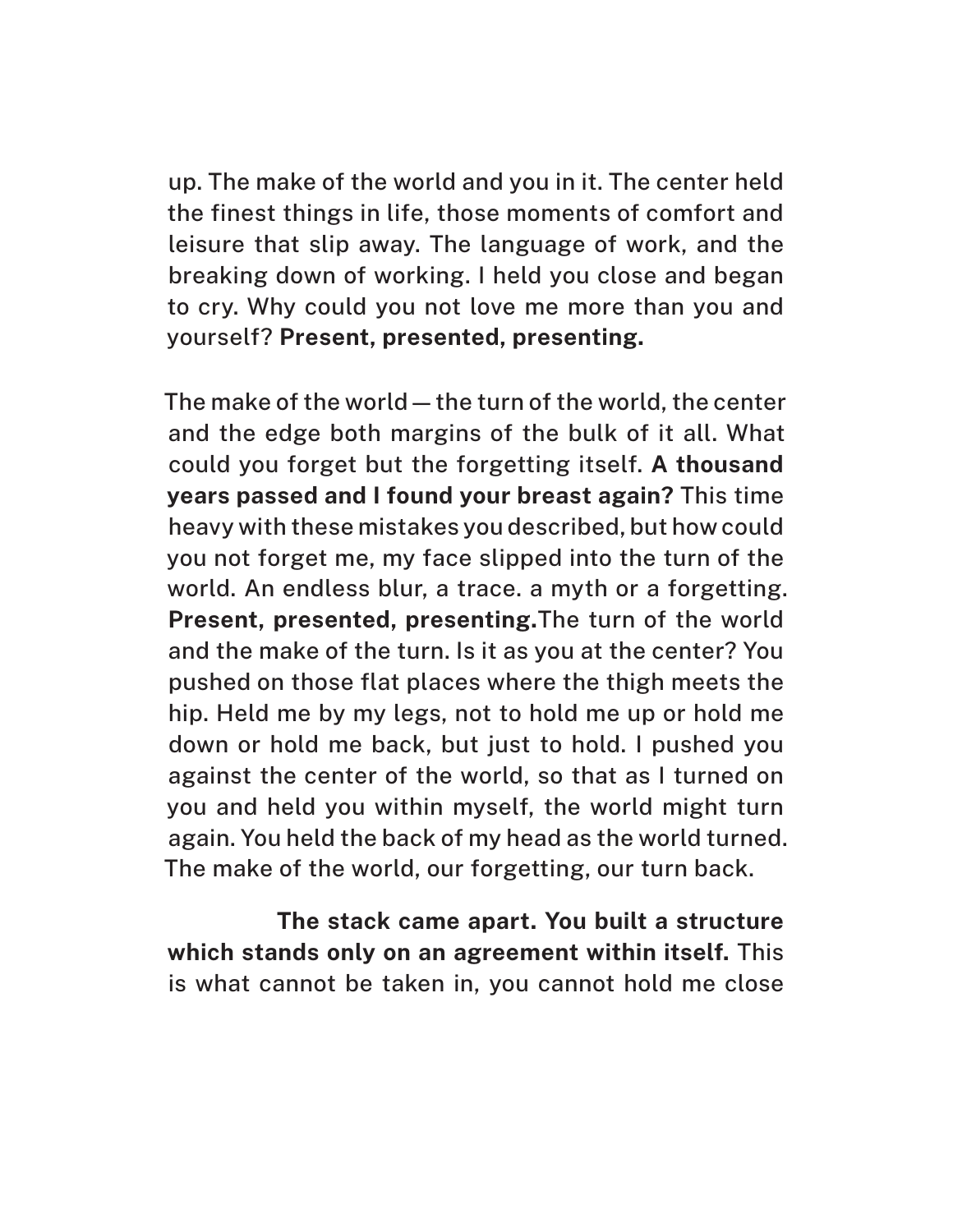and expect me to take of the same part. We, or rather, you depend on this holding together. We cannot be held in the embrace the depends on our own embrace to maintain it.

The touch of becoming more than or less than or just the push of your body against another and into another thing, the missing, the absence, the perpetuation of a gesture. **The heavy statue that stood on the site before, and the site that it is empty now.** The heavy chain hit the ground, and before here stood another.

This was all that it was. It hurts to know that you will so soon forget that I was held by you. It feels good to know that you will never again partake of this. When you held me up as this mistaken move, and forgot and forget again. To know that you are handling that which "renders the hands of one who touches…impure" is a categorical tool meant to **1) hold you from touching the thing itself, 2) hold you from casually moving from the activity of handling to the rest of life, and 3) hold the thing itself as outside the rest of life.** The impurity of the toucher, rendered unprepared for the rest of life, or rendered such that they require a moment of preparation for life—a break from the ordinary, profane. **For as much as not touching the scroll**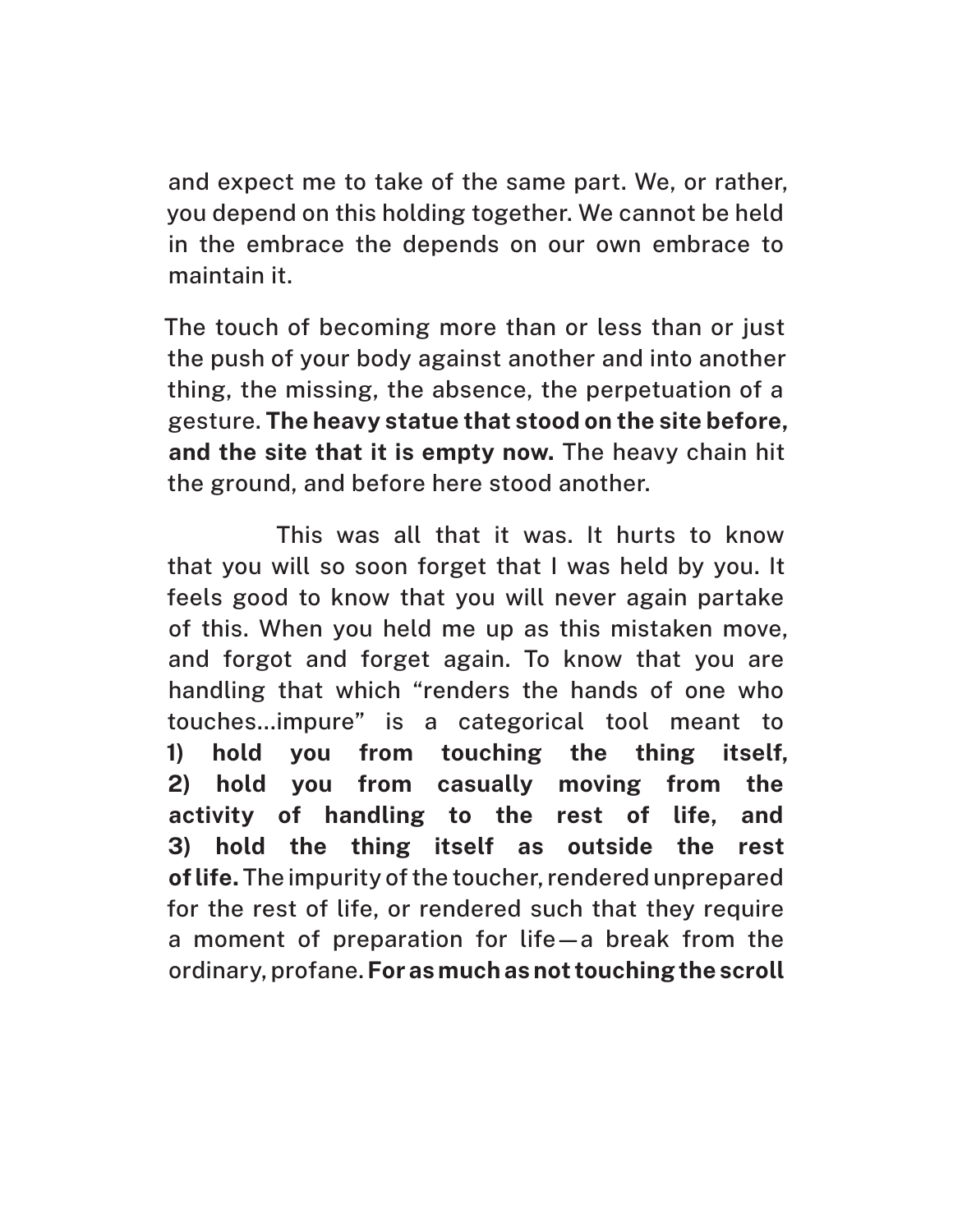**demands a respect for the scroll, it also demands a respect for everyday life—it is not that touching the scroll makes you too good for life, rather it diminishes your readiness for either condition: holy or unholy.**

Nothing is fully caught, captured, reflected, or found between the three. Fuck a category. Locate a scene. The line bends and becomes an uncertain circle. **Weakly circumambulating a potential space of meaning: a scene.** A condition, an object, an activity. And again. Speaking of anyone, and the feeling of meaning missing becomes apparent. We are at a bar in an arcade, the space outside has been renovated but the interior has not, save an awkward A/C unit. **Locate a scene, an uncertain circle which cannot hold. The line between is loosely dashed, the breaks let you see the meaning. The space outside is renovated, but the interior is transparent.**

The present, presented, presenting, the turn of the work, the make of the world. The hold, the pass, the move, the slip. I made or make or made it again. Last year, I saw you from a distance, and you held yourself apart. Last week I saw you even farther, but you were among the conditions of being invited.

The scene, the cast, the space, the fall, the break. **The**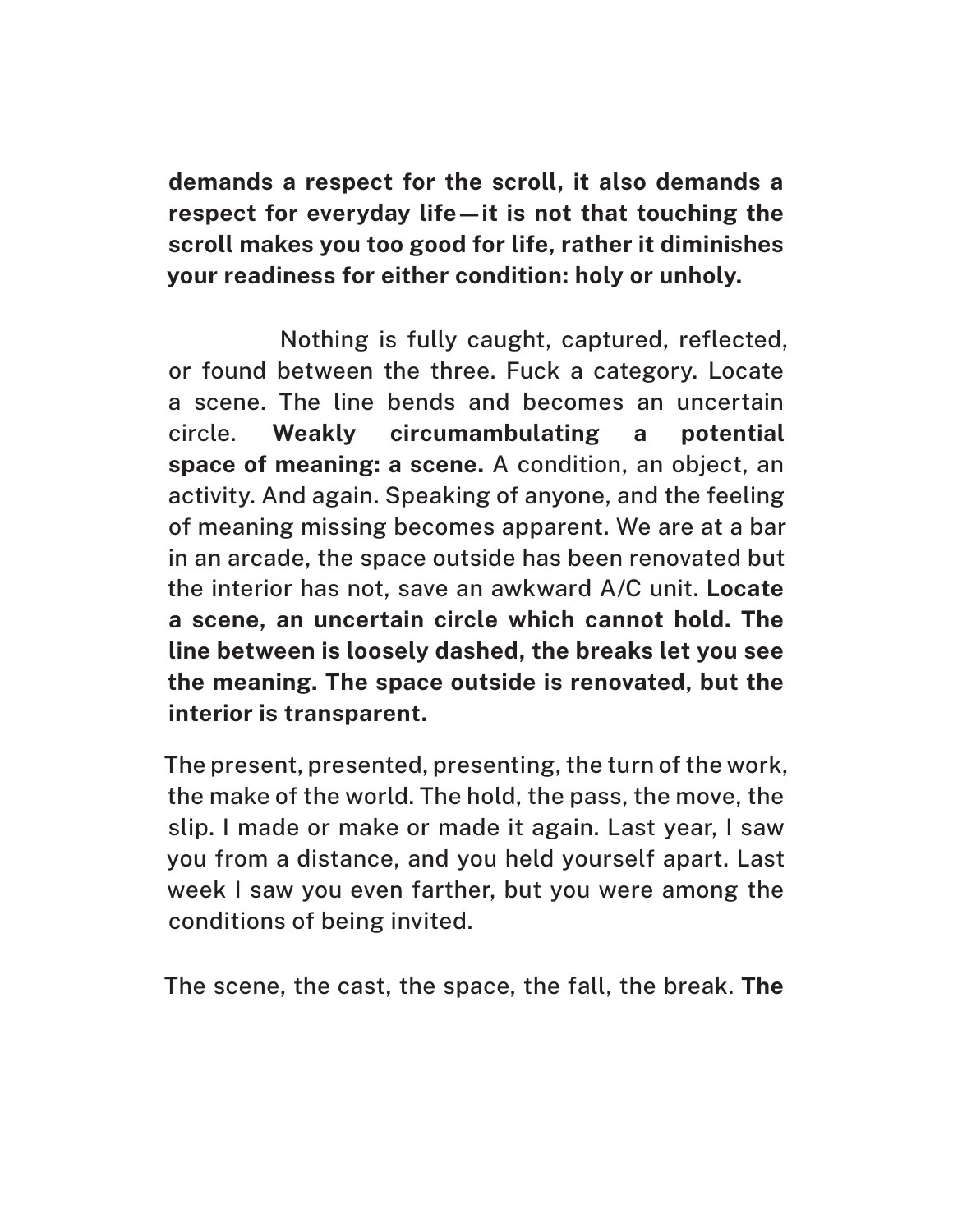"**Objects are always looser than they appear.** Objectness is only a semblance, a seeming, a projection effect of interest in a thing we are trying to stabilize. Thus, I am redefining 'structure' here as that which organizes transformation and 'infrastructure' as that which binds us to the world in movement and keeps the world practically bound to itself;"

> "The commons: Infrastructures for troubling times" *Environment and Planning D: Society and Space* (2016), Lauren Berlant, p. 394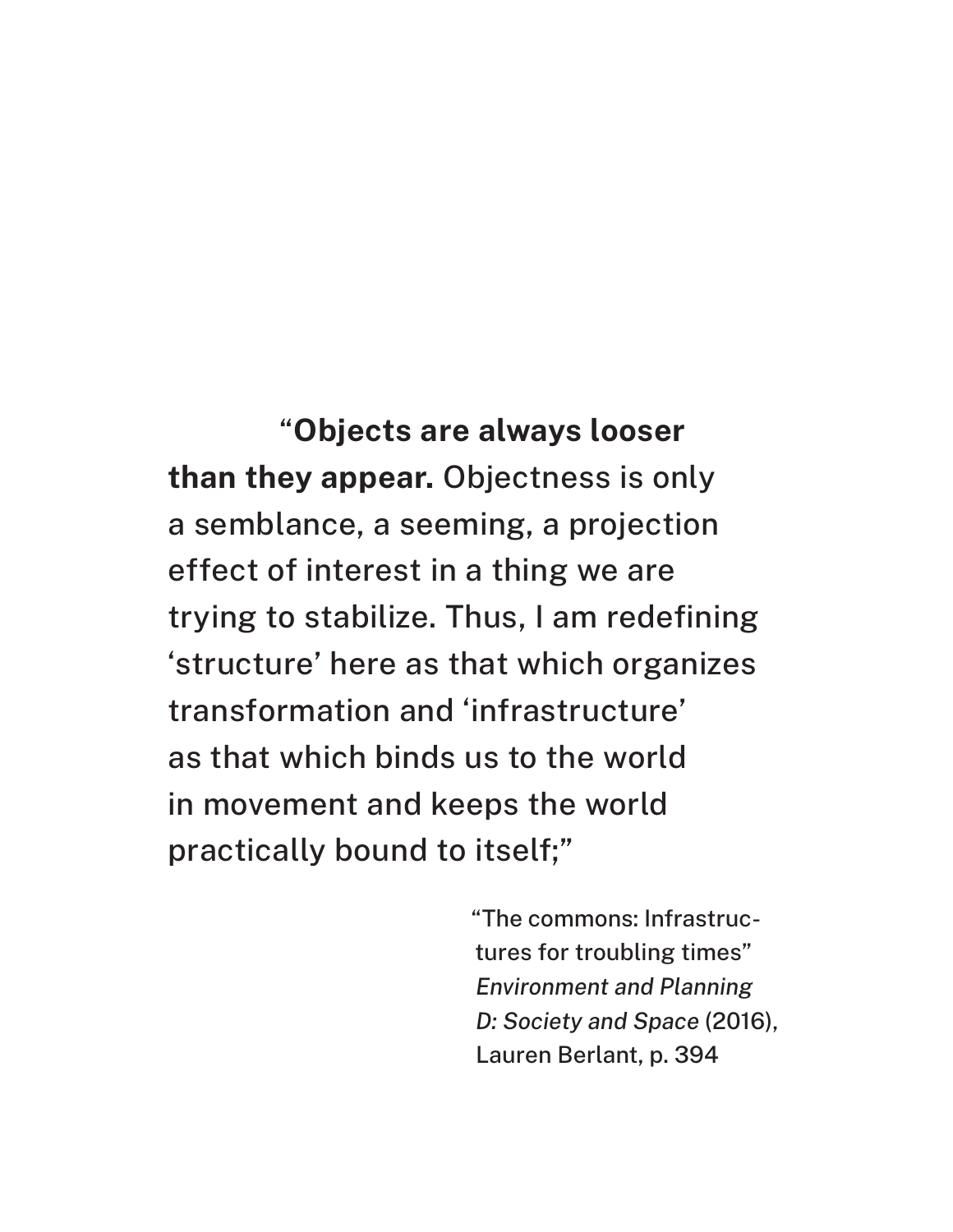**slip between holding you and holding you close and holding you tight and making you fall beyond even the edge of myself. Last year I saw you from a distance, it felt like I could forget everything in that moment.** I thought that you could hold me closer then, so that I could feel each finger and make myself compliant. I fell forward into your embrace. As then and as before I saw you from a distance. I thought I could make out the outlines of your being, the edge of yourself and the edge of myself marked by the vast space between, the slow bombardment of a breather, pushing the space between closer and then releasing—the pressure building and then fading.

I thought I could make you out, and then I found the outline—the firm edge which marked what was of you and was without you. I thought long about this—the edge, the mix, the middle, the mix, the middle, the edge, the mix, the mix, the mix, the middle and then the edge again. **I think that thinking you through this, that seeing you from a distance meant that there was nothing and nothing again nothing and nothing again there was only the distance.**

What crosses the loosely dashed line, "binds the world in movement" and "renders the hand… impure"? Loose objectness, blending down the lines,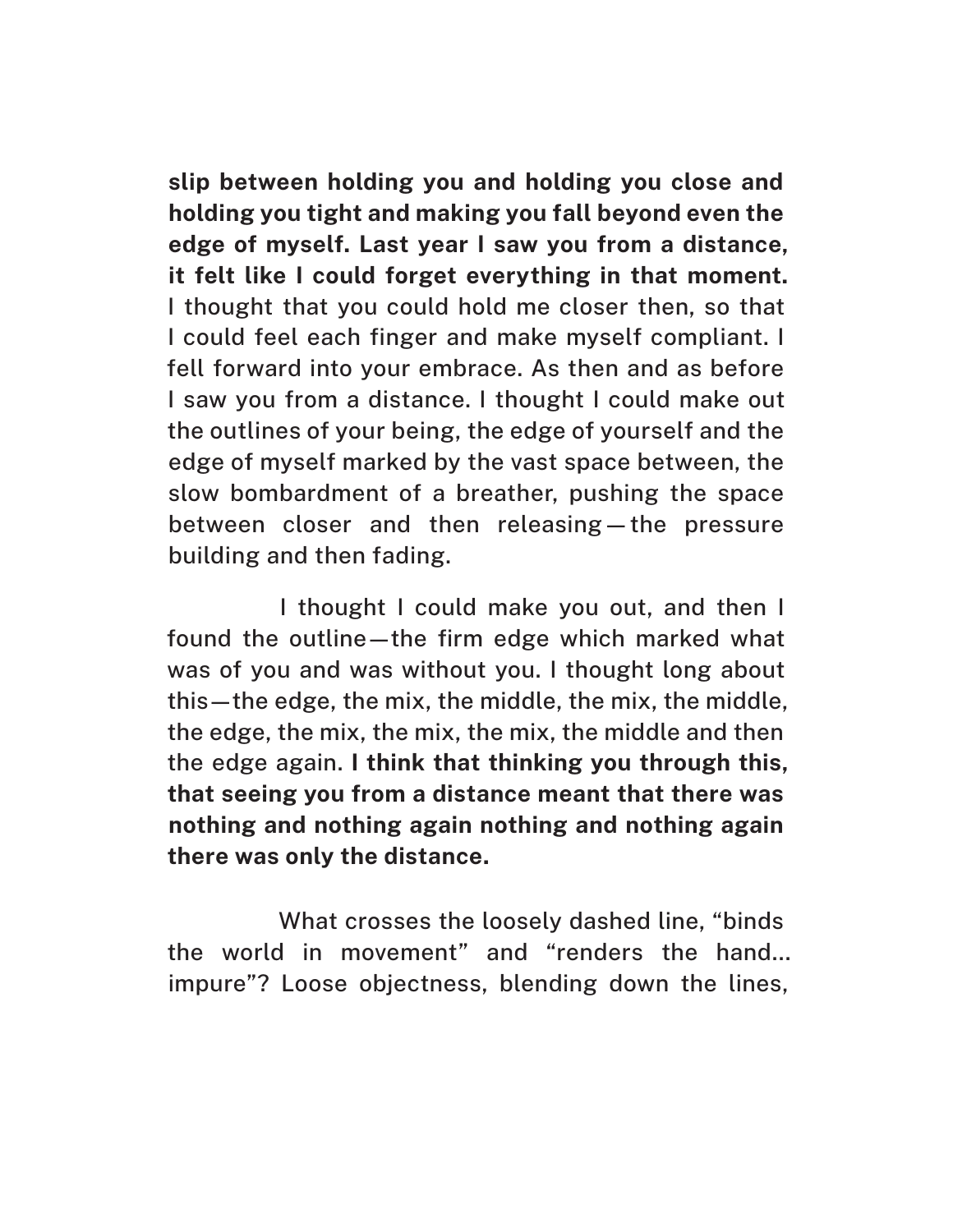ensnaring activity or perhaps becoming it. All this merely "a projection effect of interest in a thing we are trying to stabilize", perhaps we cannot speak of this because there is nothing. An activity, a condition, or an object which engenders transformation, what holds you to this world—reminds you of the imperative to be in this realm with us. You can touch the scroll, it is not forbidden, it renders you impure—not because it is better than you, but because the activity of being in the world is a grave responsibility. **Say something of the substance that extends this into and beyond that of which I cannot speak?**